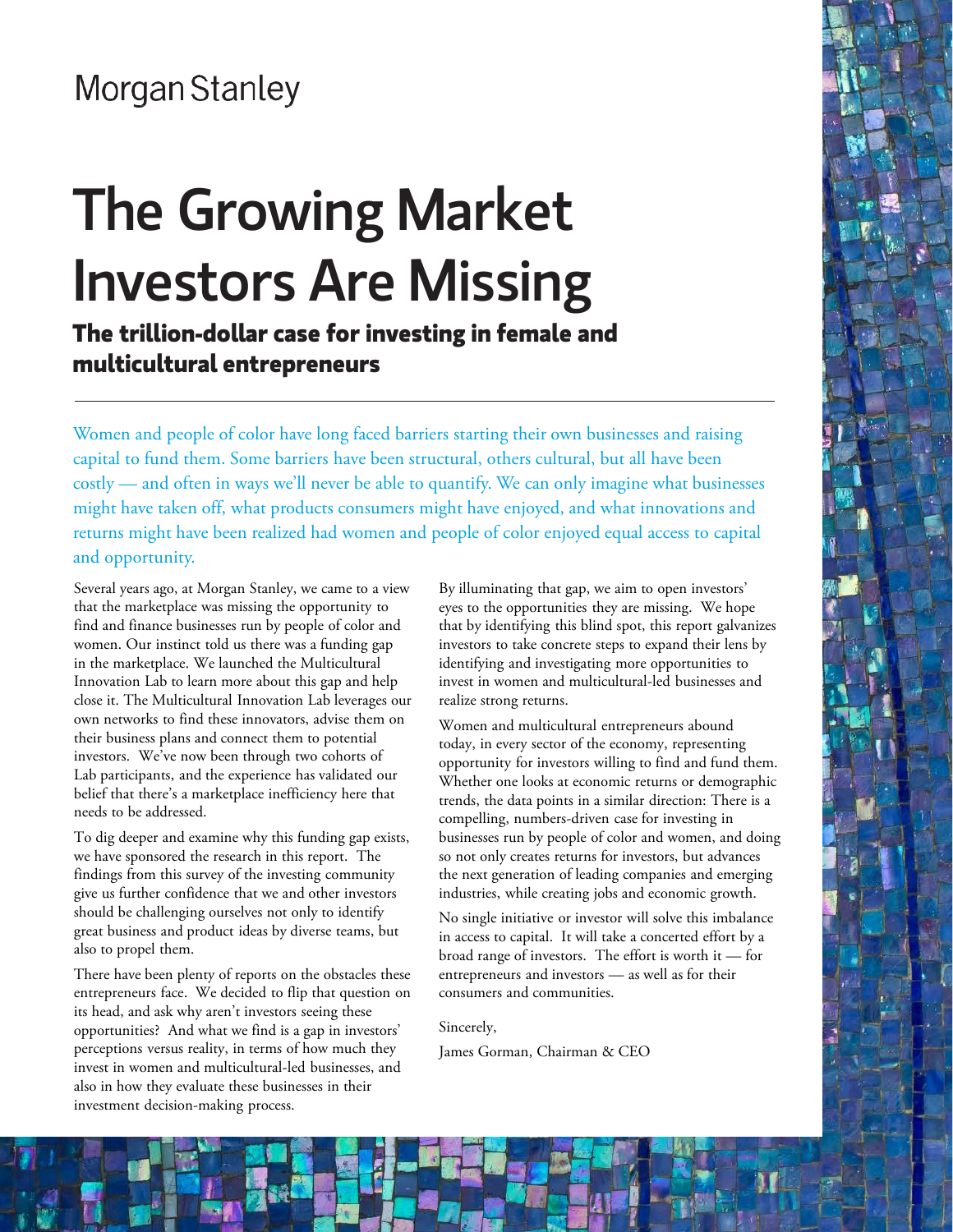## Table of Contents

## The Growing Market Investors Are Missing

| Foreword                          |              |
|-----------------------------------|--------------|
| <b>Executive Summary</b>          | 3            |
| The Funding and Growth Landscape  | $\mathbf{7}$ |
| What Perpetuates the Funding Gap? | 9            |
| The Business Case for Change      | 14           |
| The Way Forward                   | 16           |
| Appendix                          | 17           |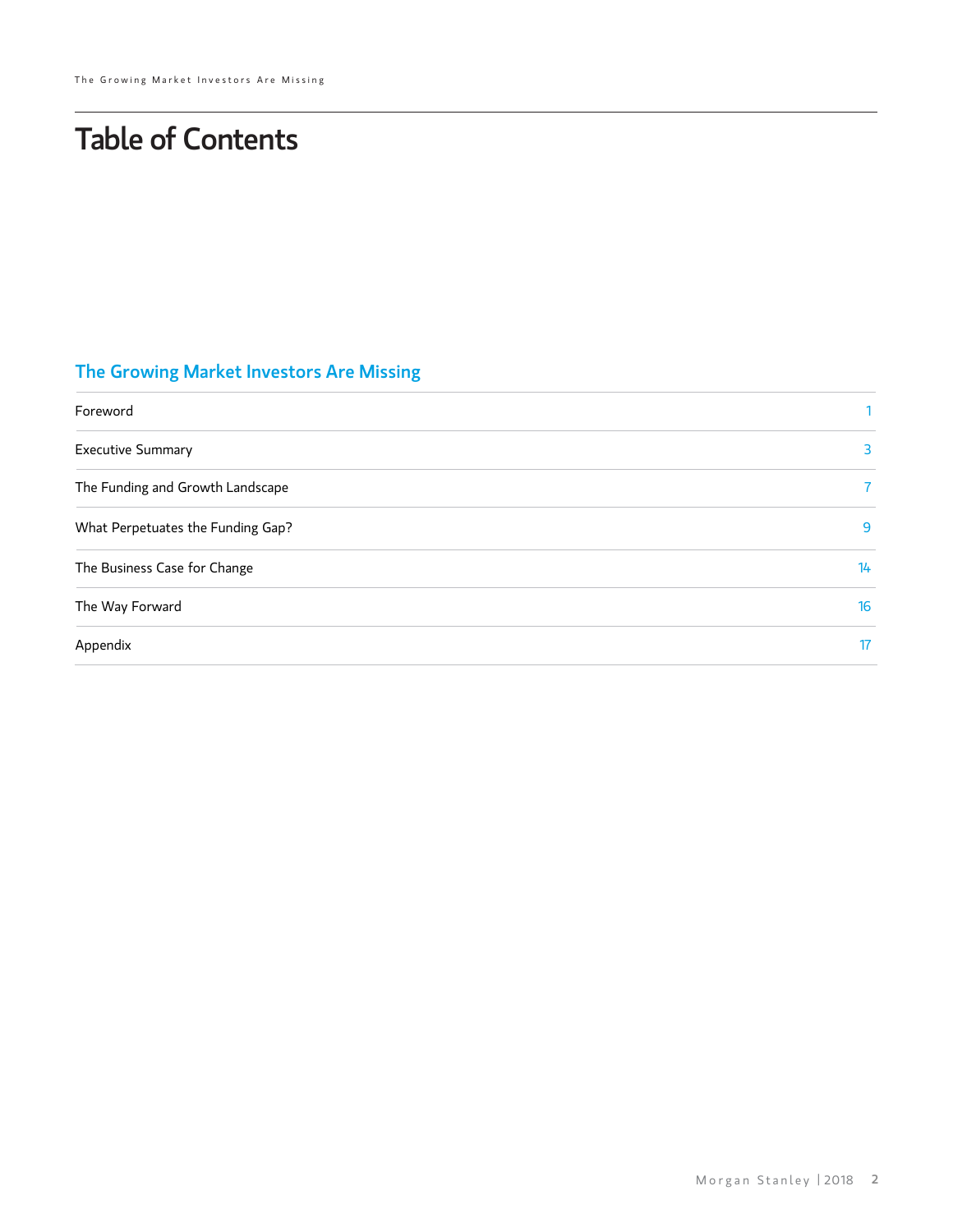## Executive Summary

#### This report reveals a trillion-dollar marketplace inefficiency: The funding gap facing businesses owned by women and people of color in the United States.

Morgan Stanley wanted to understand why this inefficiency persists today, so we went directly to the gatekeepers of capital to learn their perspectives, and in the process, uncovered an important driver: Investors don't see the imbalance.

Our survey showed a clear disconnect between how investors perceive their investments in businesses owned by women and people of color, and how much they actually invest.

Nearly eight in ten investors say that multicultural and female entrepreneurs receive the right amount, or more, of capital than their business models deserve, yet these same investors dramatically underinvest in this population.



#### **Women-Owned Businesses Receive ... Minority-Owned Businesses Receive ...**

Investors reported a substantial funding gap in their own investments. The median investment by equity investors in business opportunities is nearly \$1 million. Yet, for women and minority-owned businesses (WMBEs), median investments are only \$213,000 and \$185,000, respectively. These reported investment amounts do not explicitly control for the difference in the size of the business, but this gap reflects findings observed by other studies — that WMBEs do not raise as much as their counterparts even when controlling for firm characteristics.

The bottom line: Investors report that WMBEs receive a fraction of the capital, yet most believe that the funding landscape today is balanced. Only when investors see their missed opportunities will these investment flows change.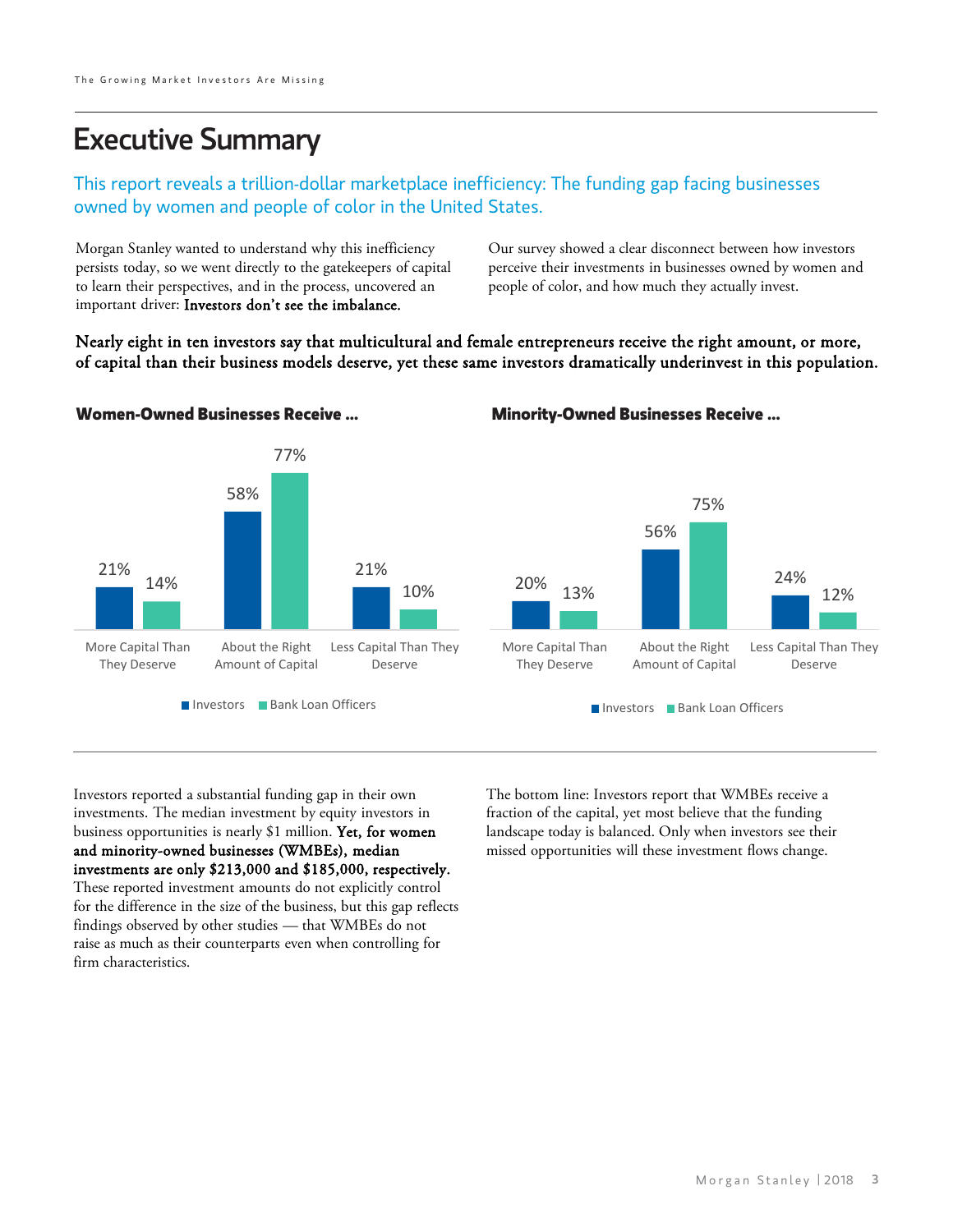## Why Do Investor Perceptions Not Match Their Actual Behavior?

#### Women and multicultural entrepreneurs have trouble making it in the door.

If investors don't see women and multicultural business owners, then they aren't even aware of the opportunities. Our research found that investors are much less likely to be exposed to WMBEs than to male and non-minority businesses. Specifically, investors are nearly three times more likely to review male-led business opportunities "very frequently," even though male-led businesses are only 1.5 times as common as women-owned

businesses.1 Similarly, investors are twice as likely to review non-minority businesses than minority businesses.

Encouragingly, investors report moving forward with two in five of the opportunities they evaluate, regardless of the demographics of the business owners. It is not a matter of getting turned down by investors, but rather making it in the door in the first place.

#### % of Investors Personally Reviewing Business Opportunities "Very Frequently" in Past 12 Months



#### Investors, especially white and male investors, aren't working to increase the diversity of candidates they consider.

WMBEs are not a criterion that investors prioritize when looking at opportunities. Among the investors we polled, nearly 40% of men say that investing in women-owned businesses is

not a priority at all, compared to only 7% of female investors. Similarly, 31% of white investors say they do not prioritize investing in minority-owned businesses.

#### % of Investors Who Say Women-Owned Businesses Are NOT a Priority

#### % of Investors Who Say Minority-Owned Businesses Are NOT a Priority



1. Survey of Business Owners and Self-Employed Persons (2012). United States Census Bureau. https://www.census.gov/programs-surveys/sbo.html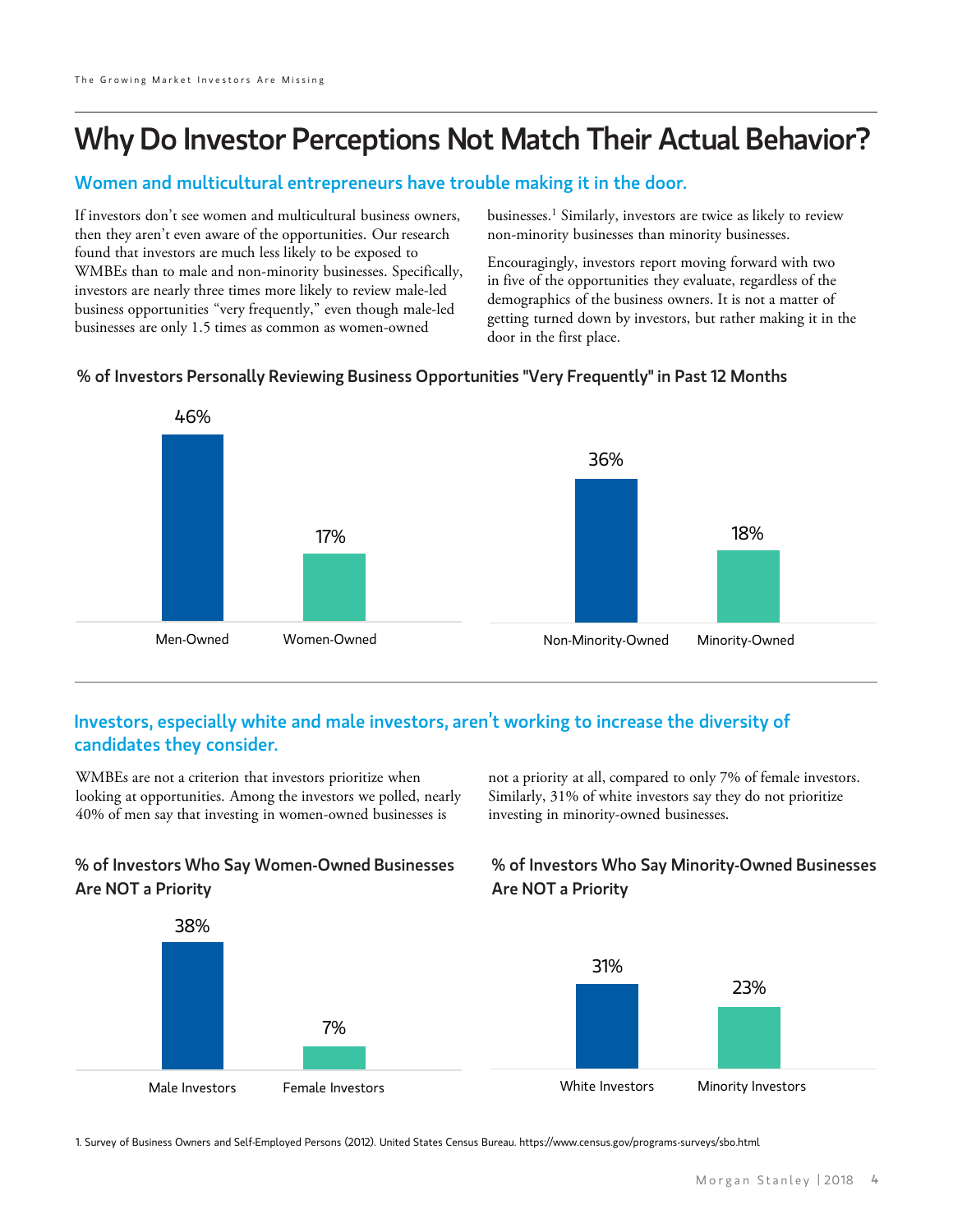#### Investors judge women and multicultural entrepreneurs by different standards.

Investors told us that when considering investment opportunities, various factors are weighted differently depending on the race and gender of who is in front of them. Investors expect WMBEs to check additional boxes beyond those like a quality management team and a sound business strategy that are required for all types of businesses. For example, investors cite that displaying confidence is disproportionately important for WMBEs: 24% of investors say that a confident applicant is important when considering a women-owned business, and 23% say the same when considering a minority-owned business, compared to only 14% when considering businesses in general. The same is true for needing to deliver a convincing pitch.

#### Investors perceive businesses owned by women and people of color as riskier.

Investors are twice as likely to think that WMBEs perform below market average compared to non-minority and male-owned businesses. In actuality, data indicate that when multicultural entrepreneurs receive angel capital, their returns consistently match the market yield rate, while women-owned firms yield returns that lead the market by 2%.2

#### Investor Perceptions of Businesses Performing "Below Market Average"



#### Investors may not be familiar with the market the WMBE is targeting

Investors report being less likely to connect to the sectors that female and multicultural entrepreneurs serve. Nearly half of investors (47%) cite an entrepreneur's sector as an important reason why they invest in businesses in general, but that number drops to 36% for WBEs and 33% for MBEs.

Morgan Stanley sees this borne out in the experiences of Innovation Lab pariticipants, where PE and VC firms are often reluctant to invest in a product or service that serves a consumer they don't understand.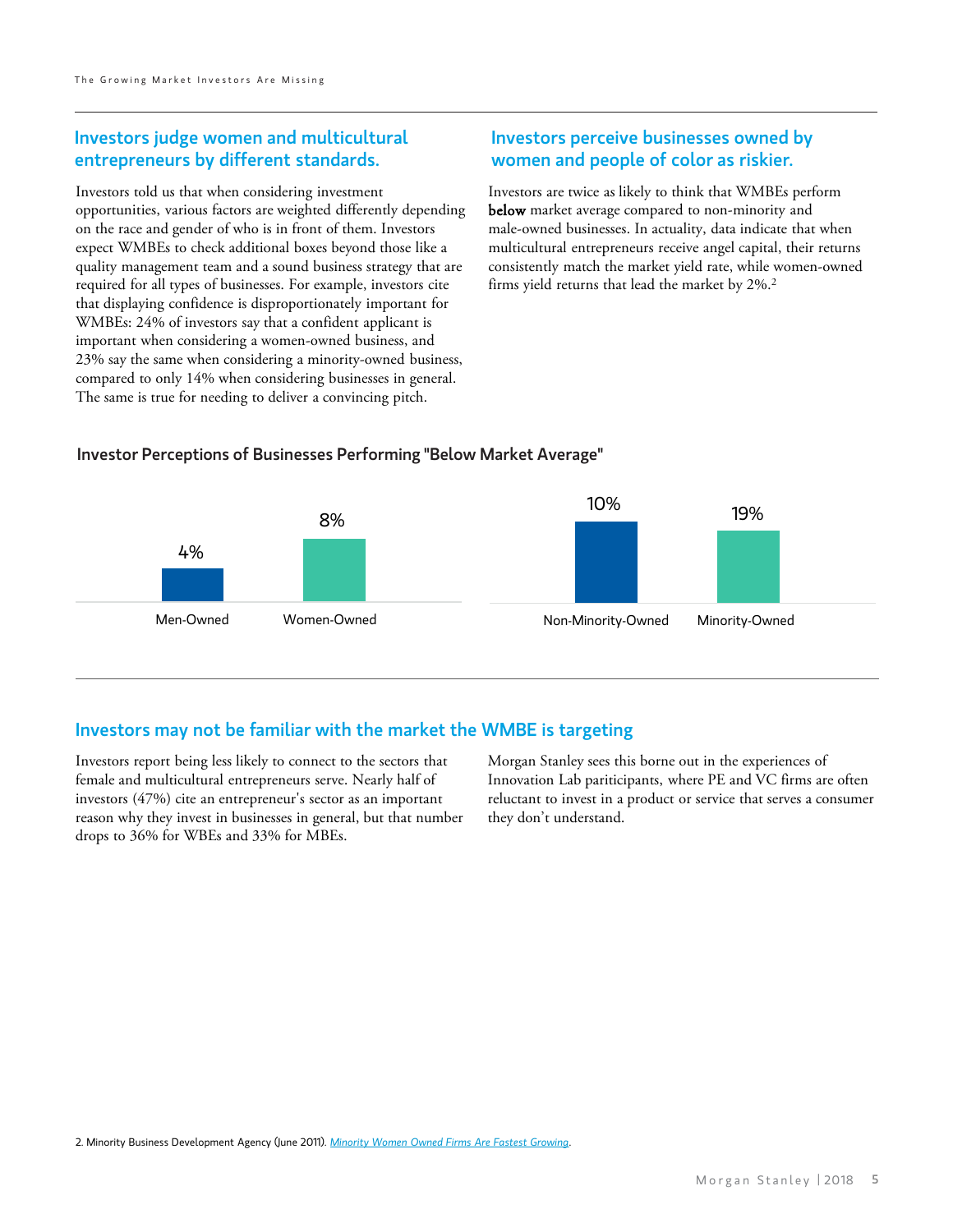## The Trillion-Dollar Opportunity

Despite a portion of investors who think minority-owned businesses are more risky than nonminority businesses, the majority of investors perceive WMBEs as equally capable of delivering returns as businesses in general. More than nine in 10 (92%) investors say that women-owned businesses achieve at-or above-market returns, while 81% say the same of minorities.

Using data from the U.S. Census Bureau's 2012 Survey of Business Owners, we know revenues for WMBEs were \$2.4 trillion. Hypothetically, had revenues (and, thus, the number of businesses) been proportional to women's and

minorities' percentage in the labor force — 56% — then 2012 gross receipts would have increased to \$6.8 trillion, suggesting a missed opportunity of up to \$4.4 trillion.\*

#### Meaningful progress will require investors to commit to change

Our research brings to light several areas that investors need to address in order to capitalize on the market inefficiency, including:

- Set targets, not quotas. Commit to finding these entrepreneurs by setting targets for the number of WMBEs that you evaluate and the percentage of WMBEs in your portfolios.
- Hold yourselves accountable for measurable outcomes. Track statistics on how many diverse companies you are seeing and how many diverse companies you're investing in, and share those stats with your Limited Partners.
- Reconsider your screens. Expand the criteria for evaluating potential investment opportunities. This requires a shift in your mindset from valuing entrepreneurs based on their pedigree — like a degree from a certain university — to the hard skills they bring to the table and the caliber of their

ability to understand the unique market, anticipate demand, and serve the customer properly.

• Be transparent. Be clear about what you're looking for the process and criteria for securing an investment remains a mystery for many. If you know before taking a meeting that the company isn't a fit for you, don't take the meeting and be upfront with the entrepreneur about why their company isn't the right fit.

This report is one element of Morgan Stanley's Inclusive Innovation and Opportunity initiative, which includes a series of programs aimed at changing the investment landscape for multicultural and women entrepreneurs. The initiative is led by Carla Harris, Vice Chairman, Global Wealth Management and Multicultural Client Strategy Group head, who is responsible for marshalling Morgan Stanley's unparalleled experience, expertise, and its global network of investors to change the investment and tech landscapes.

### • ideas. Also consider the value of the entrepreneur's ability to  $\gg$  Methodology

While the report focuses on investors, interspersed throughout are snippets from interviews with several of the entrepreneurs who make up this year's Multicultural Innovation Lab cohort as well as interviews with experts in the field. In a conversation driven by numbers, their words and observations remind us that this issue, at its foundation, is about people.

More specifically, this report is based on:

- An online survey of 101 investors (e.g., private equity professionals, venture capitalists and bankers who provide capital to businesses) and 168 bank loan officers. The survey was conducted on behalf of Morgan Stanley by Brunswick Group between August 20 and September 13, 2018.
- Fifteen in-depth interviews with individuals with sector expertise from academia, venture capital firms, incubators, and civil rights organizations, as well as members of the second Multicultural Innovation Lab cohort. A full list of interviewees can be found in the appendix.
- A review of existing research reports and studies on the topic of women and minority-owned businesses (WMBEs).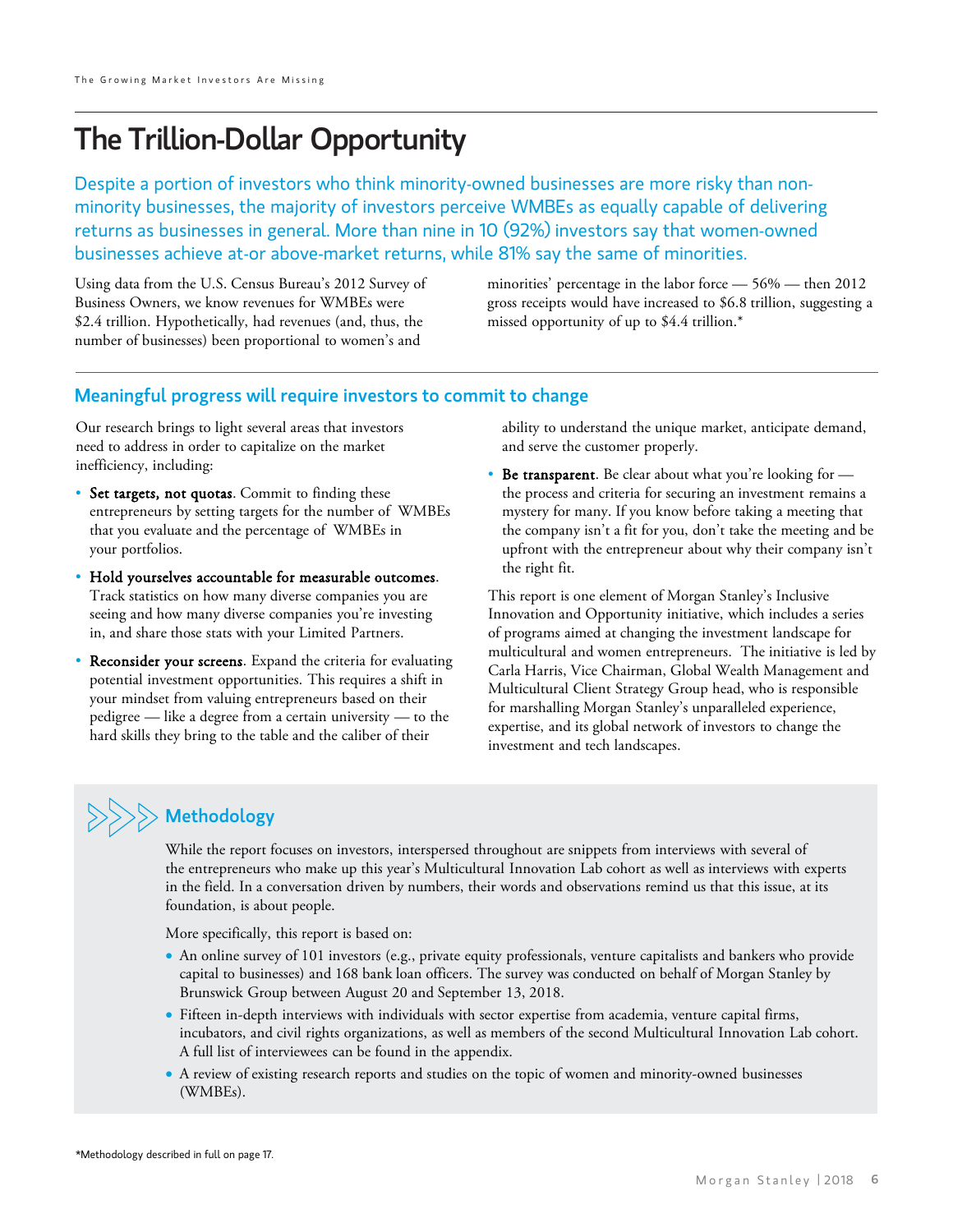## The Funding and Growth Landscape

#### Then and now

In 1944, Joseph Pierce conducted the first survey of black entrepreneurs in America. He reached out to roughly 4,000 firms across 12 cities and asked them to identify the biggest barriers to their growth and success. The most common response: A lack of financial capital.3

In the nearly 75 years since that survey, much has changed for multicultural entrepreneurs in the U.S., but the struggle to access capital, from business loans and seed funding to working capital to private equity, has remained near constant. In study after study, the numbers differ slightly, but the overall trend doesn't: Women and people of color are able to raise only a

fraction of the capital as compared to white male entrepreneurs, even when controlling for business characteristics. This creates a significant barrier for women and people of color, across geographies and across industries, to enter the market, let alone compete in it. The lack of access to capital — the lifeblood of any commercial enterprise — means women and people of color are forced to pursue a growth strategy that is more conservative thus robbing investors of outsized (or additional) returns and the economy of jobs and opportunities. While these strategies may keep them in business, it prevents them from growing in a way that will capture the attention of the gatekeepers of additional capital.

#### Putting it into perspective

There has been a marked increase in the number of WMBEs over the past decade. According to the American Express State of Women-Owned Businesses Report, the overall number of businesses in America increased 44% from 1997 to 2017, while women-owned businesses increased 114%. Over the past decade, SMB Insights reports the number of small businesses owned by people of color jumped from just over 6 million to more than 11 million, an increase of 79%, which was about 10 times the overall growth rate for all small businesses in that same time frame.



While WMBEs have increased sharply in number, they tend to be smaller and grow at slower rates than non-minority businesses. The critical question: Does the funding gap contribute to the small size or is it the other way around? Do smaller sized businesses dictate the amount of capital contributed? If seed and Series A funding is small, then the growth capital investments contributed are likely to be smaller than normal market sizes at these stages of development. This gap in business size and growth may help explain some of the funding gap — but it doesn't justify it.

| <b>GROUP</b>                                | % of Population<br>(Census Population<br>Estimates 2017) | % of All U.S.<br><b>Businesses</b><br>(2012 SBO) | % of Paid<br><b>Employees</b><br>(2012 SBO, among<br>firms classifiable by<br>gender and race) | % of Sales<br>(2012 SBO, among)<br>firms classifiable by<br>gender and race) | <b>Average Gross</b><br><b>Receipts per</b><br><b>Business</b><br>(2012 SBO) |
|---------------------------------------------|----------------------------------------------------------|--------------------------------------------------|------------------------------------------------------------------------------------------------|------------------------------------------------------------------------------|------------------------------------------------------------------------------|
| Minority-owned                              | 39%                                                      | 29%                                              | 13%                                                                                            | 12%                                                                          | \$173,552                                                                    |
| Non-minority-owned<br>(White, Non-Hispanic) | 61%                                                      | 70%                                              | 86%                                                                                            | 88%                                                                          | \$552,079                                                                    |
| Women-owned                                 | 51%                                                      | 36%                                              | 15%                                                                                            | 12%                                                                          | \$144,000                                                                    |
| Men-owned                                   | 49%                                                      | 55%                                              | 73%                                                                                            | 79%                                                                          | \$638,000                                                                    |

*Note: These numbers do not include businesses that are equally owned by women and men.*

[3. Institute for the Study of Labor \(November 2007\).](http://ftp.iza.org/dp3156.pdf) *African Americans' Pursuit of Self-Employment*.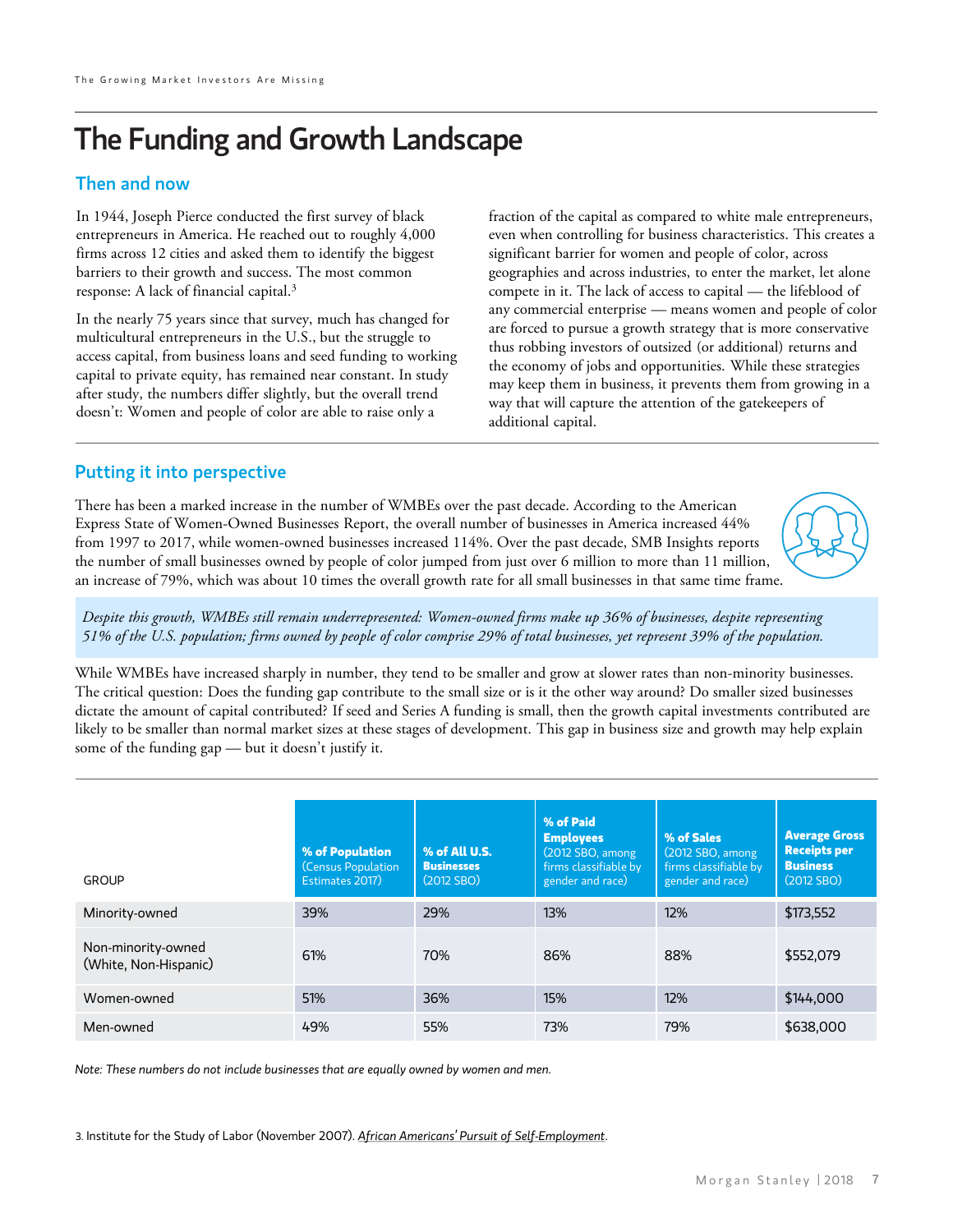#### The funding landscape in one word: Uneven

Part of the reason WMBEs are smaller and have slower growth rates is their initial capitalization levels — the early lifelines of funds that help get businesses off the ground. Using Kauffman Firm Survey data, the National Women's Business Council found that:

- Women-owned businesses start with smaller amounts of capital than other firms, even when controlling for education and experience, credit scores, and firm characteristics (e.g., industry, growth potential).
- On average, women started their businesses with \$75,000; for male-owned businesses, that figure was \$135,000.
- Of high growth-potential firms, men start with more than double the financing of women. And of top-ranked firms by employment and gender, men start with six times more financing than women.

The picture for businesses owned by people of color is even worse: On average, white entrepreneurs receive three times more startup capital than their black counterparts — \$106,720 versus  $$35,205$  — in their founding year. <sup>4</sup>

WMBEs are also less likely to raise capital from external sources and are more reliant on personal financing, when controlling for firm characteristics. For example, men-owned firms are nine times more likely than women-owned firms to receive outside equity (18% of funding for men-owned firms came from outside equity versus 2% for women). This gap also occurred in high-growth potential businesses, where 18% of funding came from outside for men versus 6% for women. 5

We know that of the success of WMBEs are disproportionally hurt by the cost of and lack of access to capital. According to the U.S. Department of Commerce Minority Business Development Agency, lower levels of startup capital among African-American firms are the most important explanation for why African-American-owned businesses have lower survivor rates, profits, employment, and sales than non-minority-owned businesses. Similarly, research shows that women-owned businesses are overrepresented in the bankruptcy population, which can be attributed to six factors, two of which are lower access to capital and lower capitalization.6

#### Where VC dollars go

Although only 0.6% of businesses seeking outside equity investment raise venture capital  $(VC)$ , it is an area we focus on given how critical it is to entrepreneurs, high-growth businesses, and the greater U.S. economy. VC funding comes with nextlevel guidance and business development recommendations, which have proven vital to growing and developing young businesses to reach their potential. A 2015 study found that a fifth of public U.S. companies received VC funding; and that 43% of public companies founded after 1979 were venturebacked at some point.<sup>8</sup>

It is across these equity investments where we see some of the biggest disparities:

• In 2018, the Kauffman Foundation found that less than 2% of startup financing went to women founders and only 1% went to African-American and Latino founders.

• ProjectDiane found that in 2017 black women raised about \$250 million in VC funding, a fraction of the more than \$80 billion total that was invested across VC deals in the U.S. that year.

Business loans and lines of credit are much more common. Of small business applicants who applied for financing in 2016, 86% sought a loan or line of credit.<sup>9</sup> Yet, multicultural entrepreneurs are three times as likely to be denied loans with financial institutions compared with non-minority firms.<sup>10</sup> According to the Federal Reserve Banks of Atlanta and Cleveland, nearly seven in ten non-minority-owned firms that apply for funding receive the full amount they requested, while the same is true for only four in 10 firms owned by people of color.

8. Stanford University Business Insights (October 2015). *[How Much Does Venture Capital Drive the U.S. Economy?](https://www.gsb.stanford.edu/insights/how-much-does-venture-capital-drive-us-economy)*

10. Brookings Institution, The Hamilton Project (March 2015). *[Minority and Women Entrepreneurs: Building Capital, Networks, and Skills.](https://www.brookings.edu/wp-content/uploads/2016/07/minority_women_entrepreneurs_building_skills_barr.pdf)*

<sup>4.</sup> Stanford Institute for Economic Policy Research (December 2016). *[Black and White: Access to Capital among Minority-Owned Startups.](https://siepr.stanford.edu/sites/default/files/publications/17-003.pdf)*

<sup>5.</sup> National Women's Business Council (April 2014). *[Access to Capital by High-Growth Women-Owned Businesses](http://awbc.org/wp-content/uploads/2014/10/Access-to-Capital-by-High-Growth-Women-Owned-Businesses-Robb-Final-Draft.pdf).*  6. Bosse, Douglas A., and Porcher L. Taylor, III (January 2012). *The Second Glass Ceiling Impedes Women Entrepreneurs.* The Journal of

Applied Management and Entrepreneurship 17, no. 1, 52-68.

<sup>7.</sup> Kauffman Foundation, Alicia Robb, Arnobio Morelix (October 2016). *[Startup Financing Trends by Race: How Access to Capital Impacts Profitability](https://www.kauffman.org/what-we-do/research/2016/startup-financing-trends-by-race-how-access-to-capital-impacts-profitability)*.

<sup>9.</sup> Federal Reserve Bank of New York (August 2017). *[Small Business Credit Survey 2016](https://www.newyorkfed.org/medialibrary/media/smallbusiness/2016/SBCS-Report-StartupFirms-2016.pdf)*.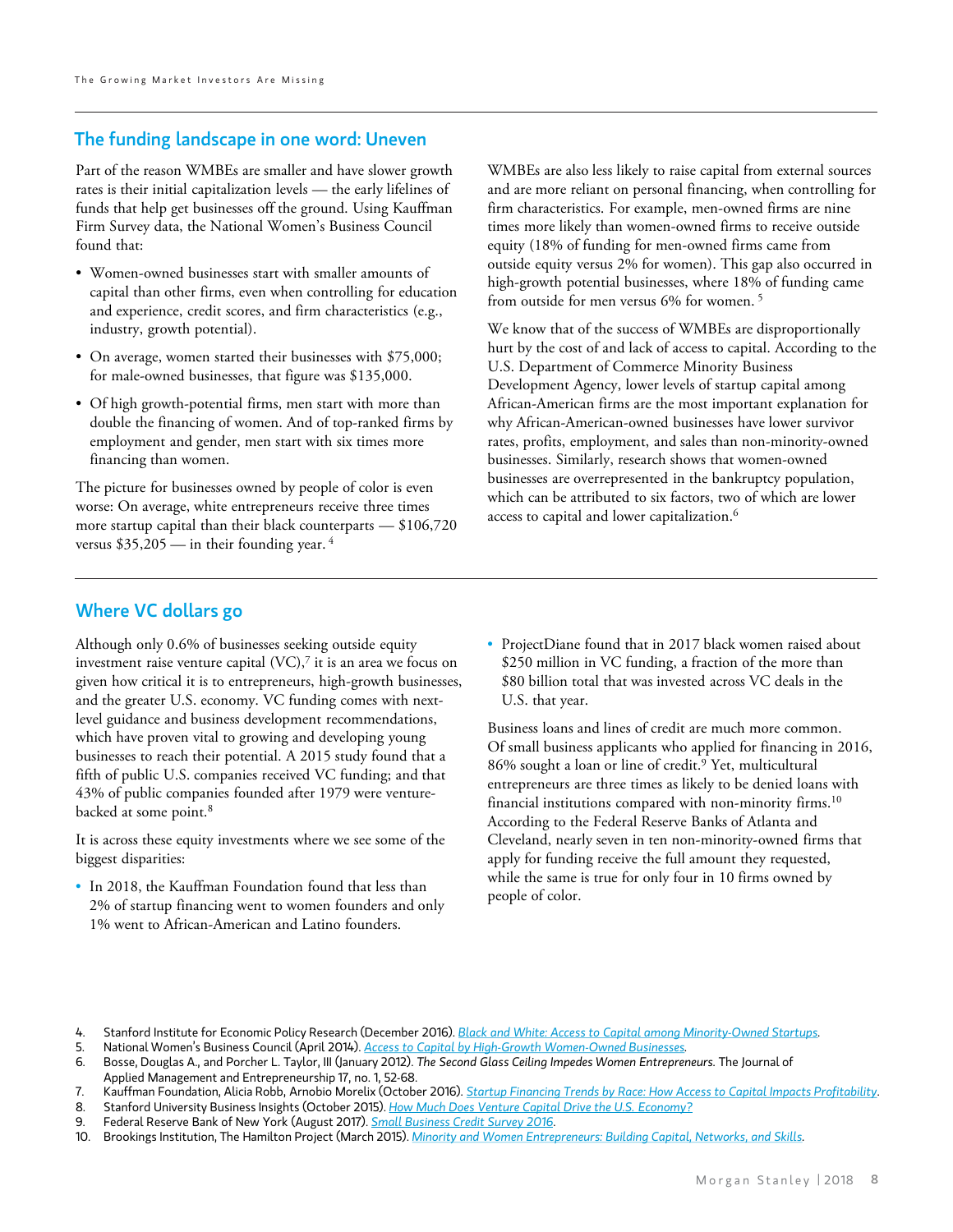## What Perpetuates the Funding Gap?

There are a broad range of historic, cultural, and systemic factors that created and contribute to this disparity in funding — and which help perpetuate it today. Many of these have been well-documented: The lack of gender and racial diversity among the investment community, a reliance on well-established social networks, and bias (both deliberate and unconscious).

Our data highlighted other key behaviors, attitudes, and beliefs that persist among investors and bank loan officers. Importantly, it's not academics or politicians talking about these issues — investors are saying this about themselves. These not only help explain the situation today, but also inform some changes that could help create a better tomorrow.

#### Cognitive dissonance: Investors see parity in the marketplace, yet report making unequal investments themselves

• Nearly eight out of 10 (79%) investors who responded said that women-owned businesses "receive the right amount of capital that their business model and fundamentals suggest they deserve" or "receive more capital than they deserve," and 76% said the same about minority-owned businesses.

- Bank loan officers were even more likely to voice this opinion: 91% said they thought businesses owned by women received the right amount, or more, capital. While 88% said the same about minority-owned businesses.
- And yet the investors surveyed also reported that their own median investments approached nearly \$1 million overall (\$969,000), while their median investments in women and minority-owned businesses are \$213,000 and \$185,000, respectively. These dollar amounts do not control for firm characteristics explicitly, but the funding gap is observed across every measurable sector of focus within the survey, suggesting that any propensity for women and people of color to start businesses in lower revenue or growth sectors is not a factor in the funding gap.

" These investment amounts may reflect differences in the size of the businesses, but this isn't something that the investment community or entrepreneurs should accept, especially since smaller initial capitalization levels are a contributing factor to why WMBEs remain smaller than their counterparts.

 We need to be asking ourselves what would happen if WMBEs were funded at the same rate: How might fund returns be positively impacted? How would returns to limited partners be impacted? To what degree would we see job creation accelerated? In what industries?

 The economic impact of these inequities is consequential to both investors and all who participate in this economy."

*– Carla Harris, Head of Multicultural Client Strategy Group*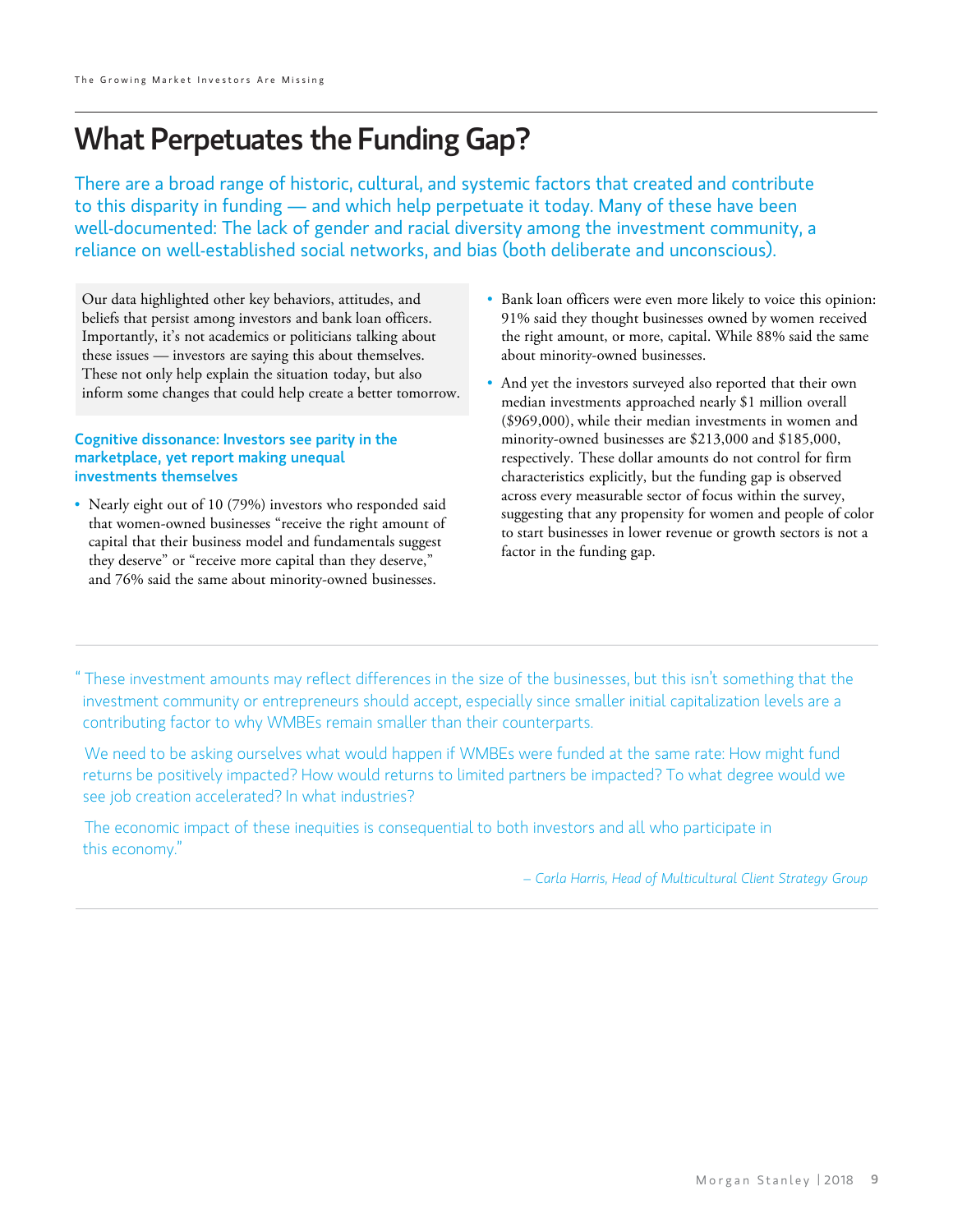|                                        | Sector      |                 |             |               |  |
|----------------------------------------|-------------|-----------------|-------------|---------------|--|
| <b>Business Investments</b><br>Overall | Tech        | Retail/Consumer | Health      | Manufacturing |  |
| \$969,000                              | \$1,000,000 | \$750,000       | \$2,500,000 | \$1,000,000   |  |
| \$213,000                              | \$475,000   | \$375,000       | \$750,000   | \$100,000     |  |
| \$185,000                              | \$475,000   | \$450,000       | \$600,000   | \$300,000     |  |
|                                        |             |                 |             |               |  |

#### Median dollar amount of capital provided to businesses over the past twelve months

### "They're not out there"

Research from Babson College shows that 92% of the partners in the venture capital industry are men, and most likely white, "and probably most of those or a good percentage of them went to elite business schools," says Dr. Candida Brush, Vice Provost of Global Entrepreneurial Leadership at the college, a pioneer of research in women's entrepreneurship. Most investors not only rely on, but sometimes require, referrals from their networks which tend to be people just like them. This leaves many women and minorities on the outside looking in.

Those surveyed indicated that it wasn't a question of turning down WMBEs who pitch or apply to them. Rather, they reported, it was because far more white men make it into the room to deliver their pitch.

- Investors said they funded roughly the same percentage of WMBEs as non-minority and male-led firms, but 46% of them said they "very frequently" reviewed businesses led by men and 36% said they "very frequently" reviewed businesses led by non-minorities. Compare that to just 17% for businesses led by women and 18% for businesses led by people of color.
	- Older, male and white investors report being even less likely to personally review WMBE opportunities. For example, only 49% of white investors report reviewing minority-owned businesses very or somewhat frequently, compared to 67% of minority investors. Similarly, only 57% of male investors say they frequently review businesses owned by a woman compared to 90% of female investors.

" Some of the big VCs have been on the record saying if you're not smart enough to get a warm intro then I don't want to see you," *says Freada Kapor Klein, founding partner at Kapor Capital.* "Warm intros have nothing to do with smarts. They have everything to do with zip code."

- Bank loan officers described similar, albeit more pronounced, dynamics, with 68% of them saying they "very frequently" reviewed applications from men, while under a quarter said the same about both women and people of color.
- Female (38%) and minority (28%) investors are more likely than white (13%) or male investors (8%) to cite diversity of management as a key factor in reasons why they invest in women-owned businesses. A similar pattern holds true for minority-owned businesses.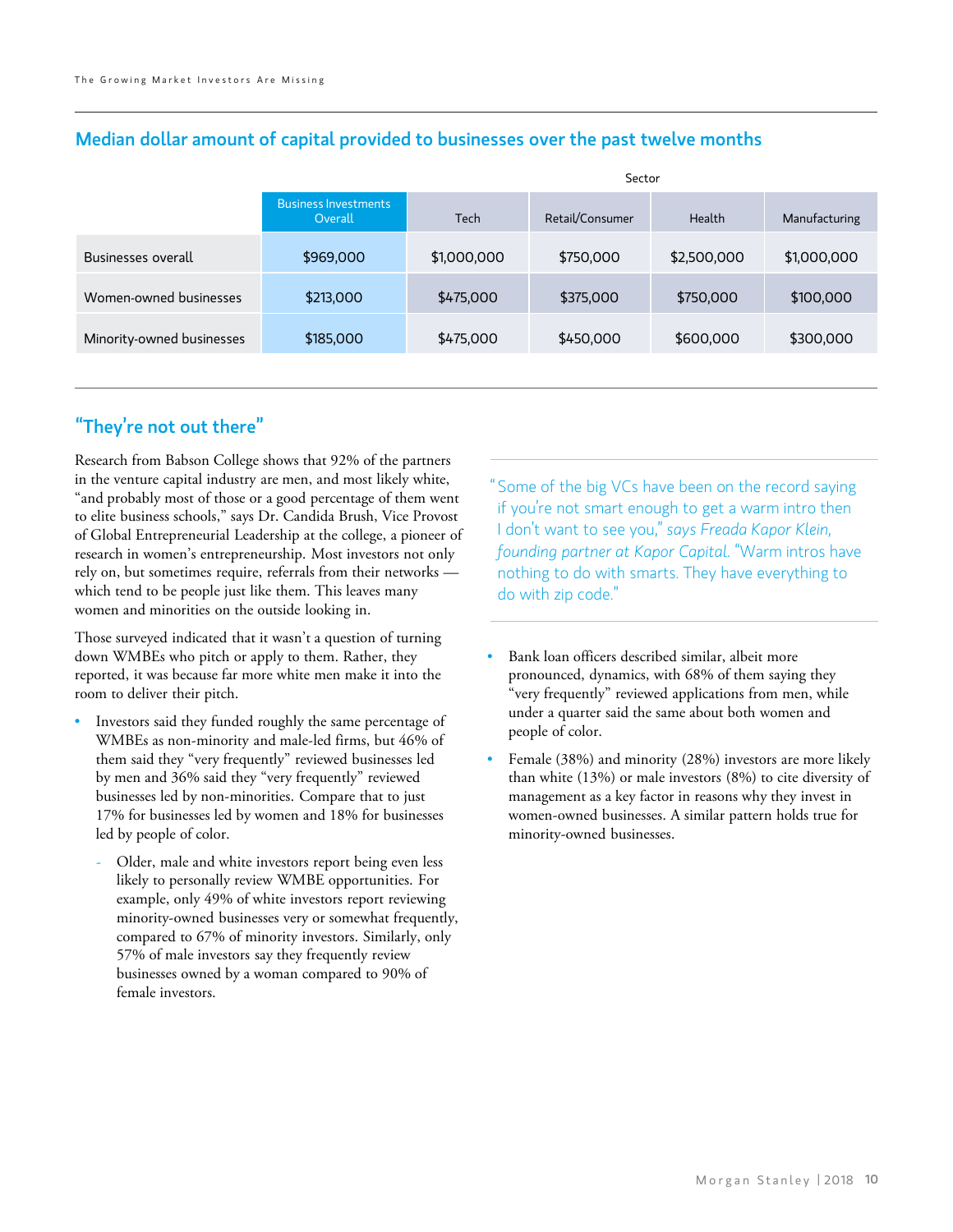#### Businesses owned by women and people of color are not a priority for investors

Perhaps not surprisingly, evaluating WMBEs is not something that investors prioritize when looking at opportunities. Businesses owned by women (18% top priority) and by minorities (20% top priority) are much less of a priority compared to sector-specific businesses (49%), geographicallyspecific businesses (40%), and tech-focused businesses (47%).

However, what is surprising is the extent to which WMBEs are not factored in as a priority at all. Nearly three in 10 investors (29%) say that opportunities with WMBEs are not a priority for their firm. This compares to only 19% who say specific geographies are not a priority, 11% who say the same about emerging technologies, and 7% who say the same about sectorspecific businesses. The lack of prioritization is much more acute when we look at the demographics of investors. Male investors are five times more likely than female investors to say

that women-owned businesses are not a priority (38% versus 7%, respectively). Additionally, white investors are more likely than minority investors to say that minority-owned opportunities are not important (31% versus 23%, respectively).

" No sound investment strategy should be based solely on the race or gender of its business owner, but given the dearth of investment dollars chasing these talented entrepreneurs of color and women, there is tremendous untapped potential for extraordinary returns."

 *– Carla Harris, Head of Multicultural Client Strategy Group*

#### A lack of understanding and imagination in evaluating businesses

For entrepreneurs, communicating their vision and value proposition is challenging enough. This becomes even more difficult for entrepreneurs whose product solves a problem or addresses a gap in the marketplace that isn't familiar to the investors they're pitching.

"You are often pitching to people who aren't going to understand the magnitude of the problem you're addressing, so they definitely aren't going to understand the magnitude of the market opportunity."

> *– Tanya Van Court, Founder and CEO of Goalsetter and Multicultural Innovation Lab participant*

That was indeed Richelieu Dennis' experience with Sundial Brands, a skin care and hair care manufacturer (with brands including SheaMoisture and Nubian Heritage) that is focused on addressing consumer needs traditionally ignored by mass market companies. "We talked to many private equity firms who either didn't see the vision, didn't understand the mission, or didn't see the opportunity to serve a consumer that they didn't understand. So they were reluctant to invest behind it.

And then for those who did, they saw it with so much risk that the capital they were willing to put in came at such an expensive cost that it really didn't make sense to do it." It wasn't until he built a business that was already several hundred million dollars in revenue that he found a "credible partner" who was "willing to give us capital at a cost at which our contemporaries got capital."

As Carla Harris points out, investors clearly did not recognize the fact that people of color are brand loyal, represent \$1.4 trillion of spending power, and spend a disproportionate amount of disposable income on beauty and haircare products compared to other demographic groups (black consumers spend nine times more than their non-black counterparts on hair and beauty products).11 "It is this lack of understanding that will cause investors to miss extraordinary opportunities that cater to black and Latino/a consumers," says Harris.

We see this borne out in our survey, where investors seem less likely to connect to the sectors that businesses run by women and people of color serve; 47% said sector was a compelling reason why they invest in businesses in general, but that number dropped to 36% for WBEs and 33% for MBEs.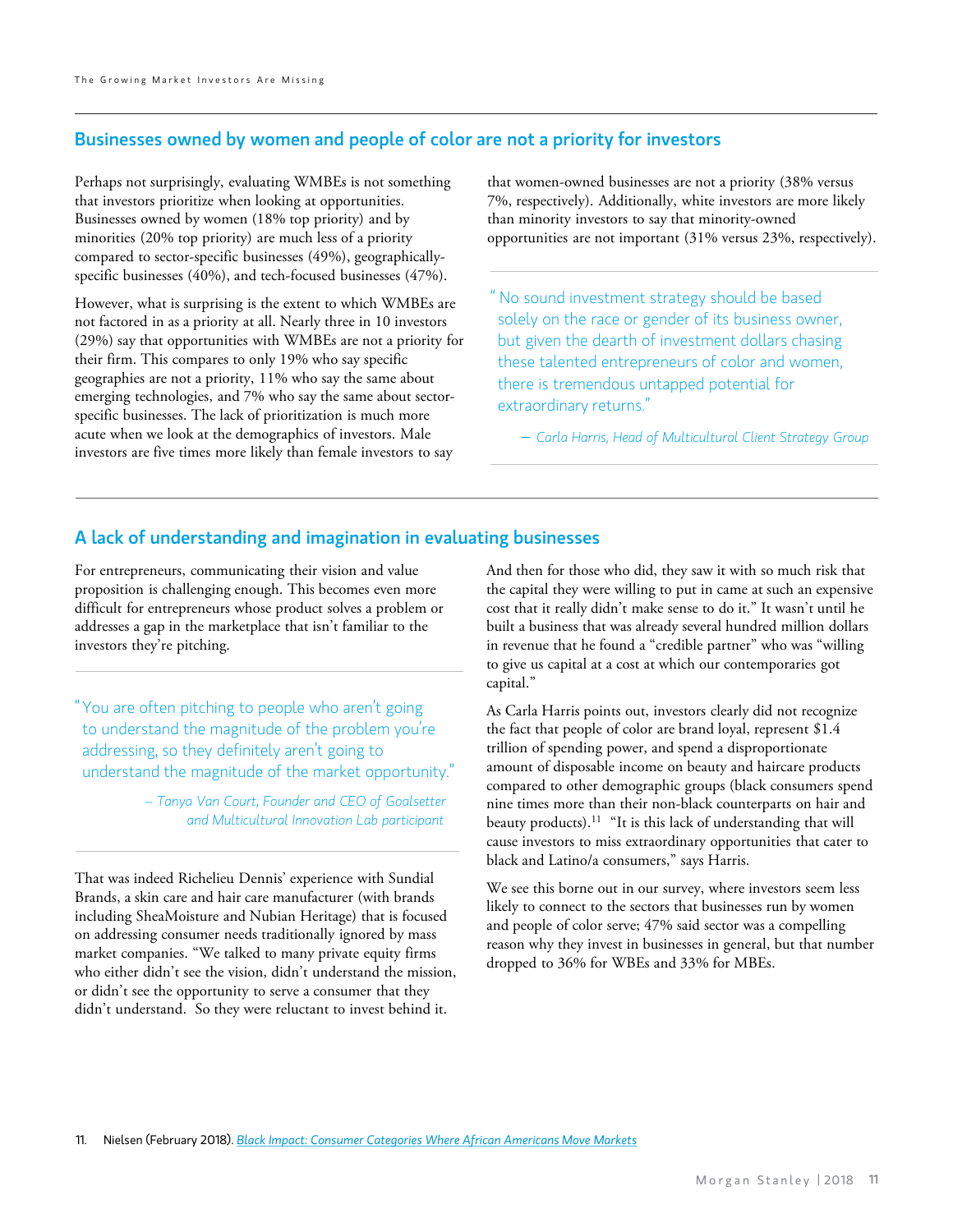#### Extra boxes to check

Our survey respondents conveyed that, consciously or not, they evaluate businesses owned by women and people of color differently than they do businesses in general. Everyone has preconceptions and biases (both known and implicit), and investors are no exception — but these seldom work for the benefit of women and people of color when trying to source funding.

When it came to raising money for his company, Rhoden Monrose, another entrepreneur in the Multicultural Innovation Lab, says, "For the most part, there was a lot of skepticism, and the goalpost was always pushed back further and further. 'Oh, this is a good idea, but you don't have a website.' So I built a website. 'Oh, this is a cool website, but you don't have any traction.' So we go to Citigroup to do a pilot, but it was an unpaid pilot. So then it was, 'That is only one company, and it's unpaid.' So I got a paying client."

#### "No, I'm not risky"

One of the most difficult perceptions that women and multicultural entrepreneurs contend with is the misconception that they are riskier investments (to say nothing of their ideas).

Data suggests that firms invest in white men based on potential, but women and people of color only get investment based on demonstrated performance. In a recent analysis of pitch sessions between VCs and entrepreneurs, venture capitalists (women and men alike) tended to ask men questions about the potential for gains, while they ask women about the potential for losses.12 As Kapor Klein puts it, "If you're a woman or a person of color, you have to de-risk your business before you get investments."

The survey findings bear this out. Investors are twice as likely to believe that minorities perform below the market average compared to non-minorities (19% versus 10%, respectively). The same is true for women versus men (8% versus 4%, respectively).

"There is a pervasive misconception that multicultural and female-owned businesses pose inordinate risks," asserts Harris. Yet in actuality, "by the time a woman or a person of color gets to a VC boardroom to present, that opportunity has been scrubbed down repeatedly such that the operational, business and market risks have largely been accounted for. All that remains is the execution risk that is inextricably tied to the financial risk."

#### "Yes, I belong"

Studies have shown that men are often believed to be more competent and as having more agency than women.<sup>13</sup> In the tech world, says Darlene Gillard, a founding partner of digitalundivided, "[multicultural] women sometimes go into meetings [and] they have to spend the first half of the meeting explaining how they got there. You know, 'yes, I am actually tech,' and 'yes, I do know blockchain.'" Proving one's credibility and legitimacy is a discussion men don't have to have, and yet another bias they don't have to overcome.

Param Jaggi, who co-founded Hatch Apps, a company in the Multicultural Innovation Lab, saw these biases play out in many of the pitch meetings he attended with his co-founder, Amelia Friedman. "We'd be in a room with an investor, and the investor would look only at me," he recalled. "Then I have to point out that she has all the answers."

Investors told us that confidence and a convincing pitch are more important for women and minorities to demonstrate compared to their counterparts: 14% of respondents said that a "confident applicant" is important when considering businesses in general and that number jumped to 24% for women, 23% for minorities.

13. Sarah Thébaud (February 2015). *[Status Beliefs and the Spirit of Capitalism: Accounting for Gender Biases in Entrepreneurship and Innovation.](https://academic.oup.com/sf/article-abstract/94/1/61/1753699?redirectedFrom=fulltext)*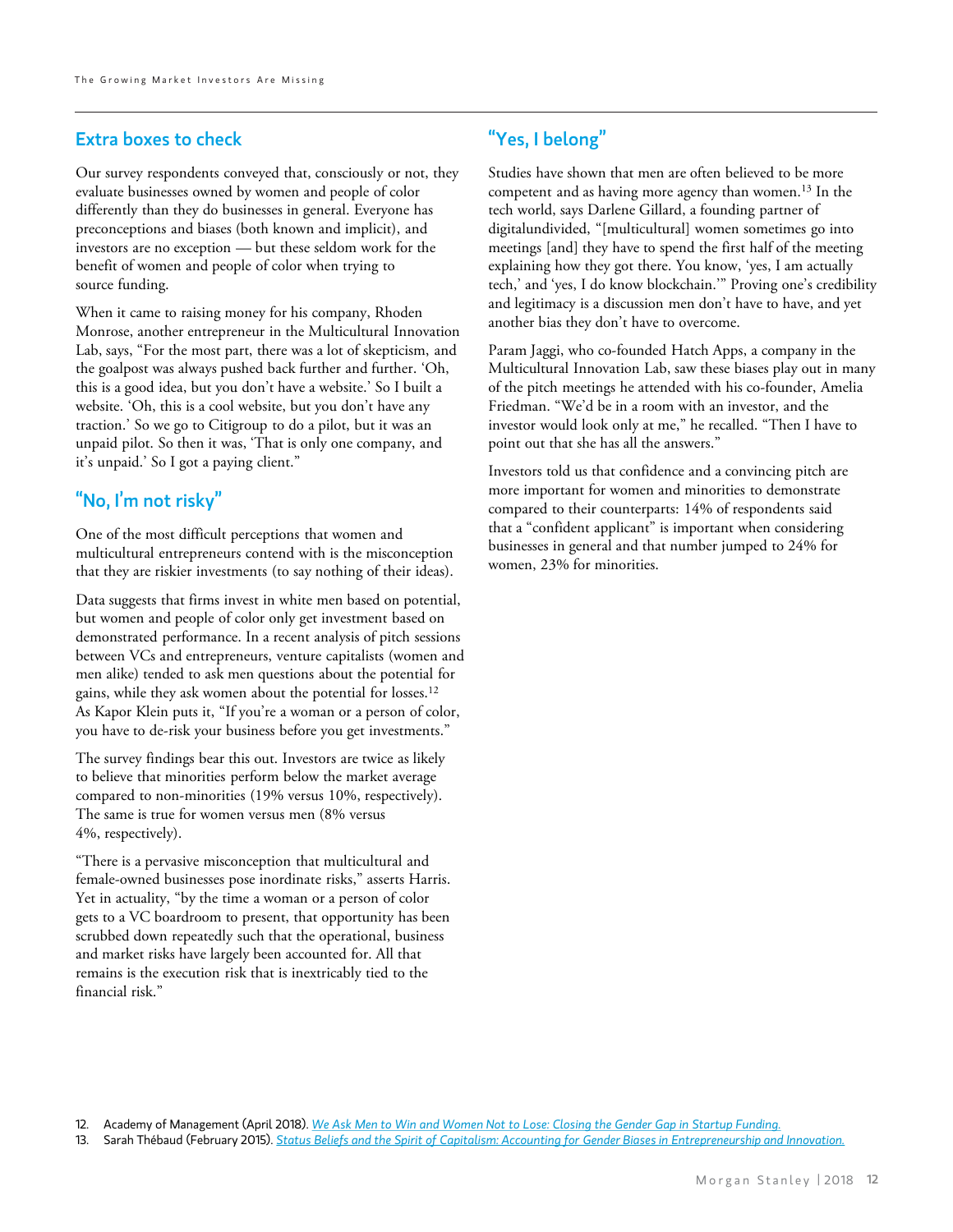#### The bottom line: A vicious cycle from start to finish

At every stage, from idea to action, these entrepreneurs are less likely to be able to take the same kinds of risks that non-minority male entrepreneurs can; they have less room to innovate and a much smaller margin for error. The disadvantages mount up, as does the human toll of overcoming them, in ways difficult to quantify but easy to imagine. This, predictably, means that investor networks don't change and that successful WMBEs remain the exception rather than the rule.

Consider the experience of Louise Broni-Mensah, a member of this year's Multicultural Innovation Lab cohort, and an alum of Y Combinator (where she and AptDeco Founder and CEO Reham Fagiri from the inaugural Innovation Lab cohort were the first black female founders accepted to the prestigious Silicon Valley incubator in 2014).

Louise's company, Shoobs, is an online clearinghouse for information and ticket sales for urban culture, nightlife and entertainment. She was showing 40% month-over-month growth when she was accepted into Y Combinator, and already had high-profile business partners like Live Nation

UK. She walked out with less than \$200,000 in funding, a pittance compared to what her male classmates were attracting, including several who couldn't point to the same kind of performance that she could.

Even after she joined Morgan Stanley's Innovation Lab earlier this year and drew up plans to expand Shoobs to New York City, Louise has remained understandably cautious about how she grows her business. "People often say that sometimes female entrepreneurs don't take as many risks as their male counterparts," Louise says. "But I think that has got to do with the lack of funding, because if you have more funding, you take more risks. I have got a list of stuff that I would love to take risks on right now and I just can't. I don't feel comfortable doing it because I don't have access to that capital."

"If women and people of color are given the same opportunities from the go," she continues, "you would see differences in terms of how they take risks in their businesses."

#### Ten questions investors should ask themselves when evaluating WMBEs

Based on our survey findings, we have identified 10 key questions that we recommend investors consider when reviewing opportunities presented by multicultural and female entrepreneurs. Honest answers may very well open doors to multimillion-dollar opportunities.



- 1. What is causing me to view this investment as a risk?
- 2. Is my "gut" reaction coming from experience or perception?
- 3. Do I believe that this person understands this market and the consumer that this business will serve?
- 4. How can I get smart about the market that this business will serve?
- 5. How much previous scrutiny has this company received relative to my average investment?
- 6. Am I considering the value of the diversity  $-$  or lack thereof — of the management team?
- 7. How much harder, if at all, was it for this woman or person of color to arrive in this pitch room? Does that journey deserve a premium compared to other companies and management teams that I have considered?
- 8. How do I assess confidence in a woman versus a man? In a person of color relative to a white entrepreneur?
- 9. Has this entrepreneur's journey been a function of risk aversion fueled by lack of capital or are they too conservative?
- 10. How do projections change if this business is appropriately capitalized?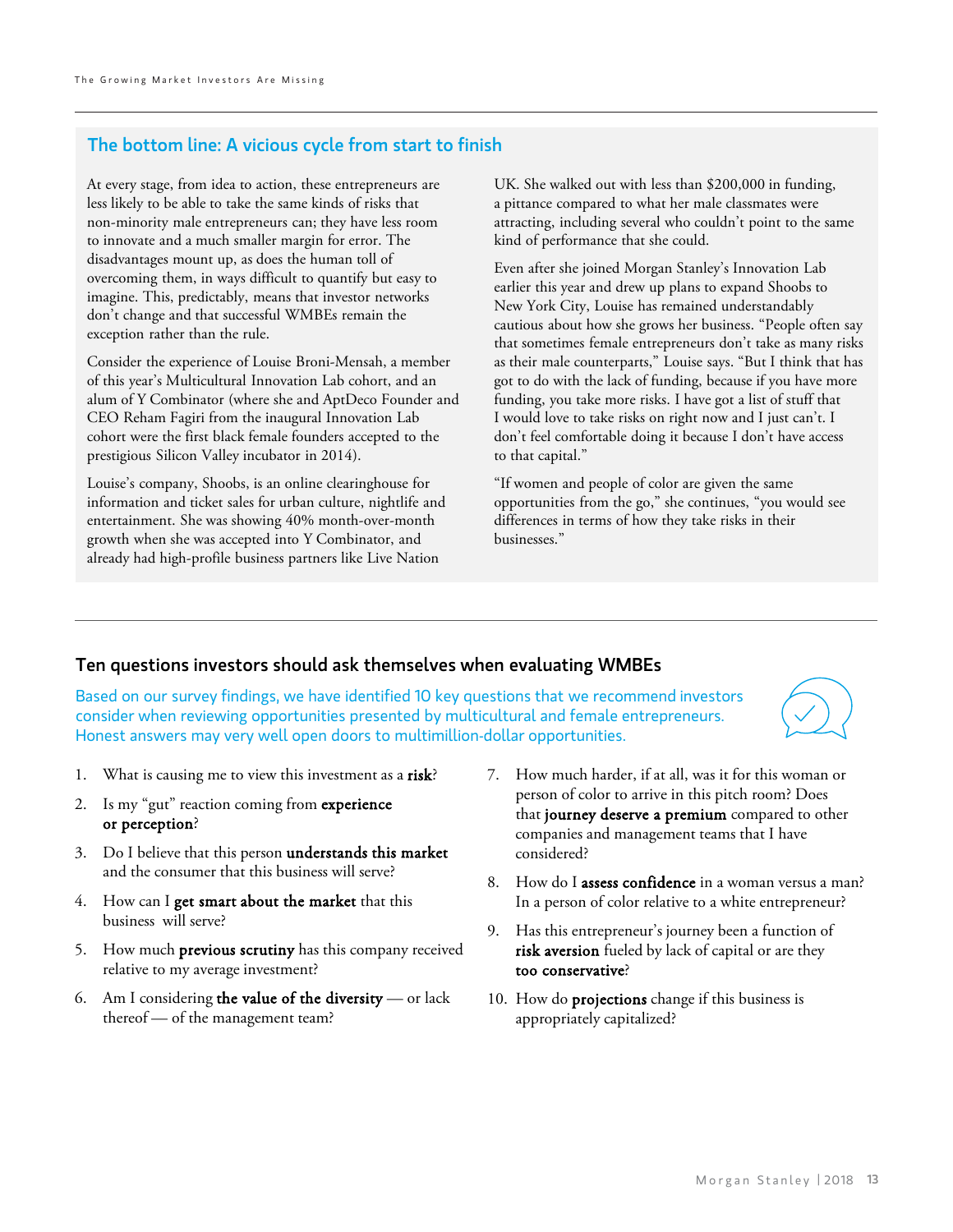$\overline{a}$ 

## The Business Case for Change

There is no question that the systemic failure to find and fund female and multicultural entrepreneurs represents a market inefficiency. "I don't think people appreciate the inordinate opportunity that's out there," says Harris, "representing or investing in communities and entrepreneurs that haven't had access."

 " The next set of emerging markets is right here in the U.S."

> *– Marc Morial, former Mayor of New Orleans, President and CEO, National Urban League*

#### There are a number of nationwide trends that underscore this opportunity:

- Women-owned businesses now represent 39% of all American firms.14
- While the overall number of businesses in the U.S. increased 44% from 1997 to 2017, the number of women-owned businesses increased 114%.15
- For black women, rates of business ownership soared 322% between 1997 and 2015, when there were some 1.5 million businesses owned by black women, collectively generating total annual revenues of \$44 billion.16
- Between 2016 and 2018, the number of businesses founded by black women doubled,17 while data shows that the total venture capital raised by black women in 2017 increased roughly five-fold, from less than \$50 million in 2016 to nearly \$250 million.18
- And between 2007 and 2017, the number of small businesses owned by minorities jumped from just over 6 million to more than 11 million, an increase of 79%, which was about 10 times the overall growth rate for small businesses in that same time frame.19

And it's not that women and people of color are simply starting more businesses despite the many headwinds they face, it's that these businesses are profitable and generate at-or above-market returns:

- Ninety-two percent of investors say that women-owned businesses achieve at-or above-market returns, while 81% say the same of minorities.
- Businesses founded by women ultimately deliver more than two times the revenue per dollar invested than those founded by men.<sup>20</sup>
- A prominent seed-stage venture firm found that teams with at least one female founder did 63% better than all-male founder teams when looking at how much the company values have changed since the firm's investment in them.<sup>21</sup>
- Companies with gender and ethnically diverse executive teams are consistently positively correlated with higher profitability than their peers.<sup>22</sup>

- 14. American Express (2017). *[State of Women Owned Businesses Report](https://about.americanexpress.com/files/doc_library/file/2018-state-of-women-owned-businesses-report_0.pdf).*
- 15. American Express (2015, 2017). *[State of Women Owned Businesses Report](https://about.americanexpress.com/files/doc_library/file/2018-state-of-women-owned-businesses-report_0.pdf).*
- 16. ProjectDiane2018 (June 2018). *[The State of Black Women Founders](http://projectdiane.digitalundivided.com/).*
- 17. ProjectDiane2018 (June 2018). *[The State of Black Women Founders](http://projectdiane.digitalundivided.com/).*
- 18. Pitchbook (June 2018). *[Start-ups founded by black women raised 5x more VC in 2017.](https://pitchbook.com/news/articles/startups-founded-by-black-women-raised-5x-more-vc-in-2017)*
- 19. SMB Insights (November 2017). *[Minority Growth: The Force Driving Small Business Growth](http://mbnusa.biz/smb-insights-report-full-steam-ahead-p2978-164.htm).*
- 20. BCG (June 2018). *[Why Women-Owned Startups Are a Better Bet](https://www.bcg.com/en-us/publications/2018/why-women-owned-startups-are-better-bet.aspx).*
- 21. First Round, *[10 Year Project.](http://10years.firstround.com/)*

<sup>22.</sup> McKinsey & Co. (January 2018). *[Delivering through Diversity.](https://www.mckinsey.com/%7E/media/mckinsey/business%20functions/organization/our%20insights/delivering%20through%20diversity/delivering-through-diversity_full-report.ashx)*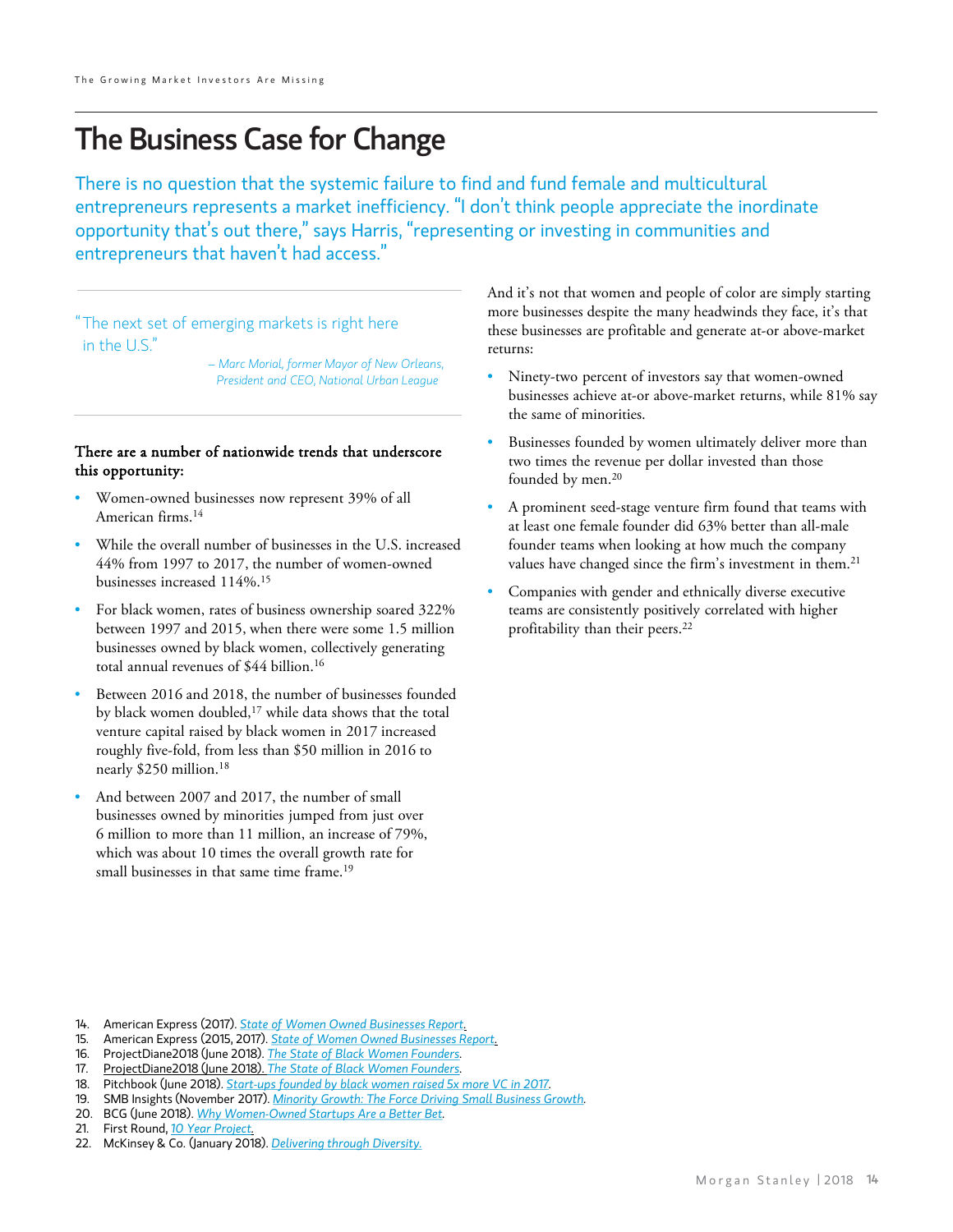Marc Morial points to other sources: "If you look at longitudinal studies of minority and women-owned businesses in America, it demonstrates that their growth rates are faster than the S&P 500." Indeed, a study that analyzed the growth trends of male- and female-owned companies from 1997-2014 found that businesses owned by women saw a 72% growth rate compared to 45% for male-owned companies.<sup>23</sup> Their record on paying back loans is strong as well. Morgan Stanley's own Capital Access Fund, which is administered in conjunction with the National Urban League and the National Development Council, had given out roughly \$3.2 million in loans through mid-2018. Not one recipient had defaulted.

Together, these two trends speak to a market that has grown in size and generated strong returns — in spite of being underfunded and overlooked. The opportunity, were we to approach economic parity, is tremendous.

Kapor Klein summarizes it bluntly: "Investors shouldn't be leaving money on the table," she says. And she's ready to counter anyone who might suggest it's hard to source such deals because there aren't enough viable entrepreneurs in these populations. Her answer when asked if she has any problem finding these opportunities: "None. Zero. Zip. We get somewhere near 3,000 pitches a year."

#### The Trillion Dollar Opportunity

To help put the cost of unequal access to capital into context, consider a scenario where revenues for WMBEs are proportional to their representation in the U.S. labor force. Using data from the U.S. Census Bureau's *2012 Survey of Business Owners* and the U.S. Department of Labor's Bureau of Labor Statistics, we know revenues for women and minority businesses were \$2.4 trillion. Had the number of women and minority-owned businesses and portion of revenues matched their percentage in the labor force — 56% — then 2012 gross receipts would have increased to \$6.8 trillion, suggesting a missed opportunity of up to \$4.4 trillion.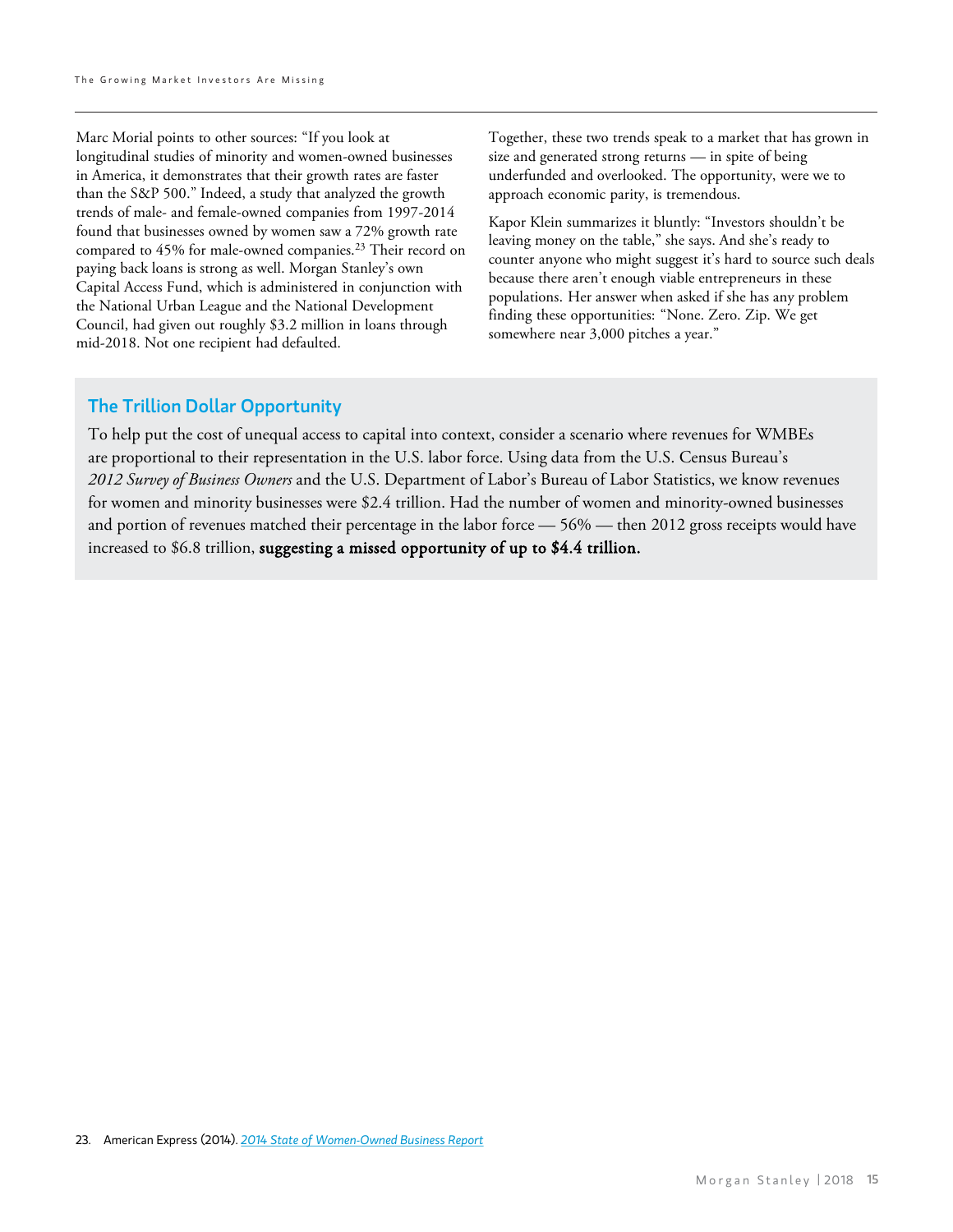## **The Way Forward**

The solution, of course, isn't for investors to fund every woman or multicultural entrepreneur they come across. But it does involve investors making the effort to meet these kinds of entrepreneurs in the first place, and understand the markets they're serving and the new kinds of businesses they're building. The way forward doesn't start with a checkbook; it starts with a commitment to discard old habits and outdated mindsets.

Investors can show their peers that these are sound, considered investments undertaken because of the ideas and innovations their founders bring to the table. And they can signal to these entrepreneurs — and to society at large — that they are basing their decisions on merit and potential, not pedigree, not gender, not skin color. The responsibility to change doesn't fall to

investors alone. Public policy has an important role to play in these issues, and entrepreneurs themselves can adapt to better navigate today's landscape. But this is a report written by investors, for investors. The financial industry can't solve the issue, but it can lead the way, and start meaningful change. Here's how:

**Set targets, not quotas.** Commit to finding these entrepreneurs. VCs can — and should — set targets for the number of WMBEs that they evaluate and the percentage of WMBEs in their portfolios. This approach has proven effective for state and local governments, which have stipulated that a certain portion of contracts go to businesses owned by women, people of color and veterans. Targets maintain awareness and provide a benchmark against which a firm can measure its progress. Quotas force investments, while targets encourage them.

Recognize that both women and people of color need investment. Pattern-matching is an even more acute problem for African American women who are often furthest away from the patterns that most investors are comfortable with. Don't believe you've solved the problem by investing in white women alone.

**Hold yourselves accountable for measurable outcomes.** Track statistics on how many diverse companies you are seeing and how many diverse companies you're investing in and share those stats with your Limited Partners.

**Expand your reach.** Eliminate barriers by conducting proactive outreach to more women and people of color. If VC firms are not seeking out relationships with female and multicultural entrepreneurs, the pipeline will never grow stronger. There are a number of ways to seek them out and encourage them to come to you. For example:

- Hold "pitch days" specifically dedicated to women and people of color
- Attend conferences that female and multicultural entrepreneurs attend and present at
- Use investment and commercial banking relationships to source opportunities, especially since it gives you direct exposure to companies that have already passed an initial screen of "readiness."
- Make your intentions known and partner with organizations specifically designed to support women and multicultural entrepreneurs. These partnerships will extend your network and provide you with guidance.

**Reconsider your screens.** Expand the criteria for evaluating potential investment opportunities. This requires a shift in your mindset from valuing entrepreneurs based on their pedigree — like a degree from a certain university — to the hard skills they bring to the table and the caliber of their ideas.

Investors would also be well served to take into account:

- The intrinsic or experiential knowledge of the market or product;
- An entrepreneurs' exposure to the problem that the business is solving; and
- The value of diverse founding teams.

**Be transparent.** Be clear about what you're looking for the process and criteria for securing an investment remains a mystery for many. If you know before taking a meeting that the company isn't a fit for you, don't take the meeting and be upfront with the entrepreneur about why their company is not the right fit for you.

**Provide descriptive and prescriptive feedback.** Level the playing field by offering feedback that entrepreneurs can use to strengthen their pitches. Taking time to educate founders could yield you more than your investment of time and capital. Doing so may also lead more investors to reflect and really consider *why* they're passing up opportunities to invest.

#### **Hire more women and people of color to be part of**

**your fund.** There must be a concerted effort to build a diverse pool of investors who can help generate a natural pipeline of women and multicultural founders, as well as bring different perspectives to the fund. At Kapor Capital, which funds an outsized portion of WMBEs, the deal flow is traceable to the demographics of their partners. When the investor community starts letting more diverse investors sit at the table, we'll see measurable progress in the funding gap.

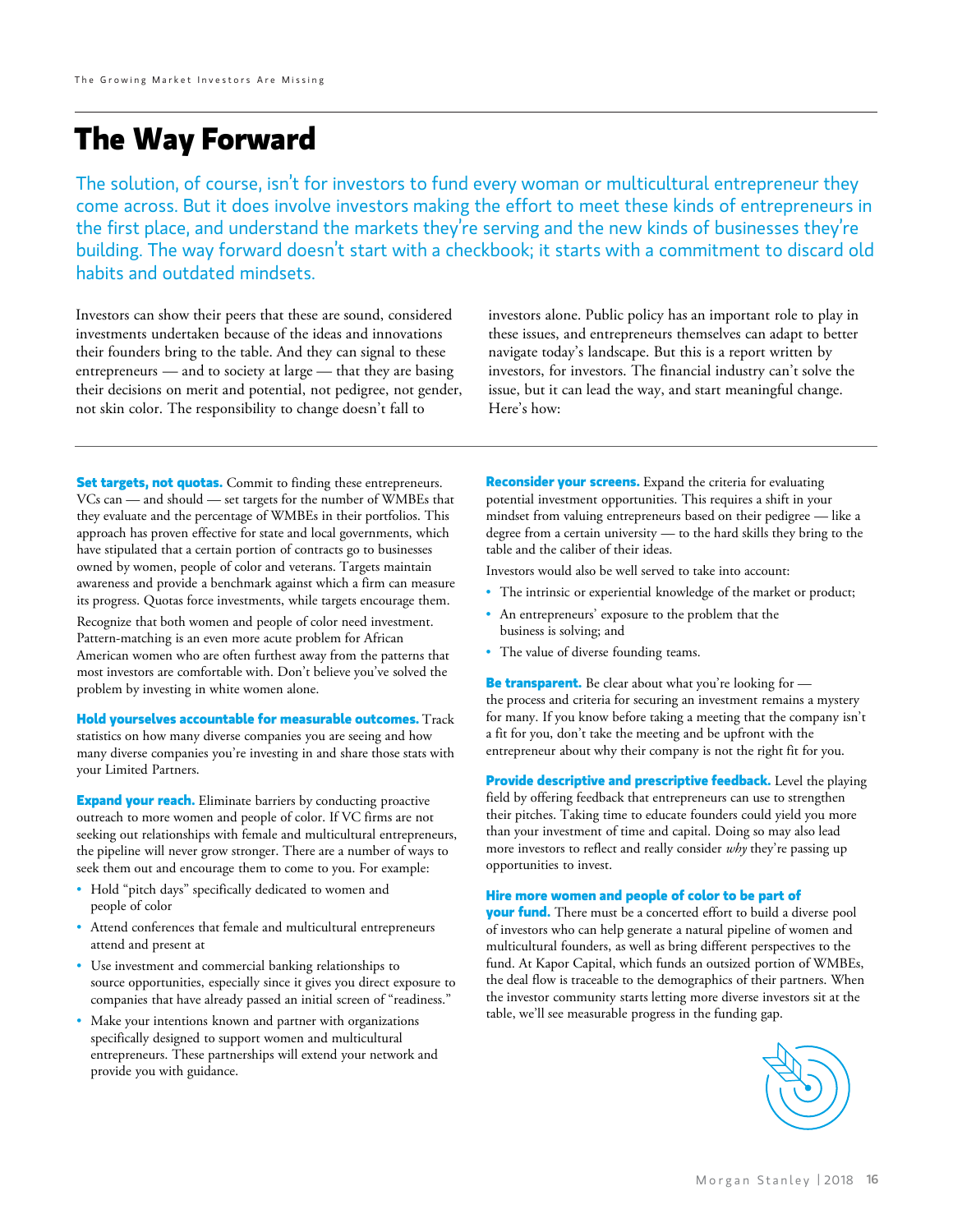#### Survey Methodology

Using the U.S. Census Bureau's 2012 Survey of Business Owners (SBO), which is conducted every five years and is the most recent data set available, we estimated the potential cost of inequality (opportunity) to our economy.

Online survey of 101 investors and 168 bank loan officers (BLOs) between August 20 and September 13, 2018.

Given that a primary objective of the research was to understand experiences and opinions of investors who evaluate women and minority-owned businesses in the early stages of the business cycle, we included screening criteria for investors based on the firm's minimum capital investment size.

#### Investors are defined as:

Bankers at investment banks, retail banks or commercial banks who provide capital to businesses, evaluate potential investment opportunities and make a minimum capital investment of \$5 million or less.

PE professionals who evaluate potential investment opportunities and make a minimum capital investment of \$25 million or less. A majority (85%) of the PE professionals surveyed provide growth or mezzanine financing to businesses.

VC investors who evaluate potential investment opportunities and make a minimum capital investment of \$5 million or less. A majority (89%) of VC investors surveyed provide seed, startup or early stage funding to businesses.

Family office investors who evaluate potential investment opportunities and make a minimum capital investment of \$5 million or less.

#### Bank loan officers are defined as:

Bankers who provide loans or lines of credit to businesses in their job and have sole or shared responsibility in the decisionmaking process at their firms when it comes to providing businesses with either a loan or a line of credit.

#### Methodology for Opportunity Calculation

Using the U.S. Census Bureau's 2012 Survey of Business Owners (SBO), which is conducted every five years and is the most recent data set available, we estimated the potential cost of inequality (opportunity) to our economy.

These figures are not meant to make definitive claims or predictions about the market; rather, they should be viewed as points of reference to allow readers to put the situation into perspective.

To understand the economic parity, or the ideal, percentage of women- and minority-owned businesses, we reference labor force percentages. Statistics from the 2015 Bureau of Labor Statistics indicate that 42.7% of the labor force is white men, while 56.5% comprises women and minorities. We did not use U.S. population data (currently 36.7% white male; 63.3% women and minority), which takes into account nonworking populations like children and the elderly.

Census data from the 2012 SBO indicates that total revenues (defined as sales, receipts, or value of shipments of firms with or without paid employees) from male-owned and femaleowned U.S. businesses (which excludes publicly held companies and other firms not classifiable by gender, ethnicity, race and veteran status) equaled approximately \$11.9 trillion. To produce a separate revenue statistic for women and minorities combined, we added women-owned business revenue numbers to those of male minority-owned businesses.

Actual revenues for women and minority-owned businesses were \$2.4 trillion in 2012. Hypothetically, if the revenue of women and minority-owned businesses were proportional to their percentage in the labor force — 56% — then revenue would have increased to \$6.8 trillion. This is an increase of \$4.4 trillion.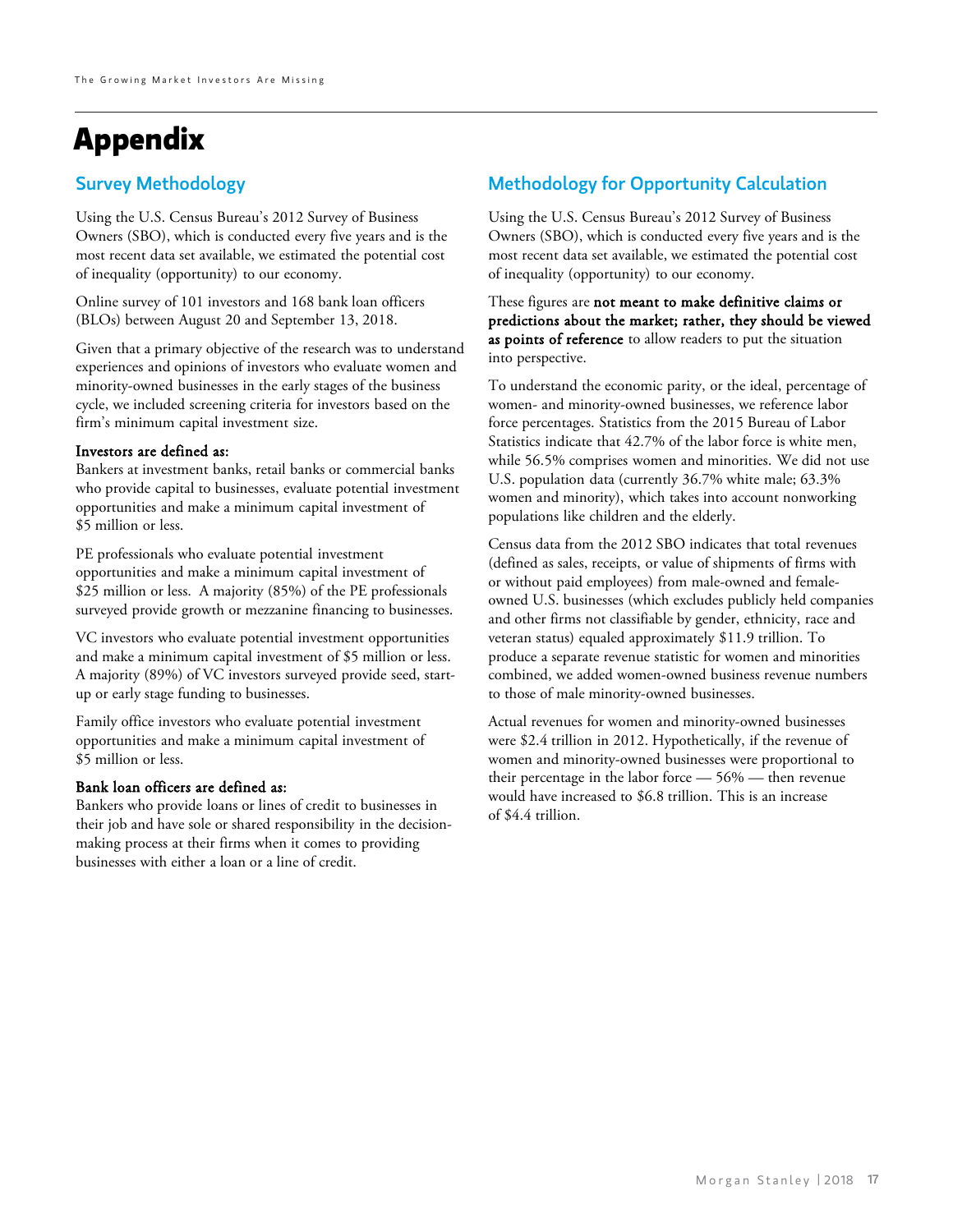#### Bibliography (in order of citation appearance)

Survey of Business Owners and Self-Employed Persons (2012). United States Census Bureau. [https://www.census.gov/programs](https://www.census.gov/programs-surveys/sbo.html)[surveys/sbo.html](https://www.census.gov/programs-surveys/sbo.html)

Minority Business Development Agency (June 2011). *Minority Women Owned Firms Are Fastest Growing. [https://www.mbda.gov/news/news](https://www.mbda.gov/news/news-and-announcements/2011/06/minority-women-owned-firms-are-fastest-growing)[and-announcements/2011/06/minority-women-owned-firms-are-fastest](https://www.mbda.gov/news/news-and-announcements/2011/06/minority-women-owned-firms-are-fastest-growing)[growing](https://www.mbda.gov/news/news-and-announcements/2011/06/minority-women-owned-firms-are-fastest-growing).*

Institute for the Study of Labor (November 2007). *African Americans' Pursuit of Self-Employment*. [http://ftp.iza.org/dp3156.pdf.](http://ftp.iza.org/dp3156.pdf)

Stanford Institute for Economic Policy Research (December 2016). *Black and White: Access to Capital among Minority-Owned Startups*. <https://siepr.stanford.edu/sites/default/files/publications/17-003.pdf>.

National Women's Business Council, Coleman, Susan and Alicia Robb (2015). *Financing High-Growth Women-Owned Enterprises.*  [http://icsb.org/wp-content/uploads/2015/01/HighGrowth-ICSB-Coleman-](http://icsb.org/wp-content/uploads/2015/01/HighGrowth-ICSB-Coleman-Robb.pdf)[Robb.pdf.](http://icsb.org/wp-content/uploads/2015/01/HighGrowth-ICSB-Coleman-Robb.pdf)

Bosse, Douglas A., and Porcher L. Taylor, III (January 2012). "The Second Glass Ceiling Impedes Women Entrepreneurs." The Journal of Applied Management and Entrepreneurship 17, no. 1, 52-68. <https://scholarship.richmond.edu/management-faculty-publications/17/>.

Kauffman Foundation, Alicia Robb, Arnobio Morelix (October 2016). *Startup Financing Trends by Race: How Access to Capital Impacts Profitability*. [https://www.kauffman.org/what-we-](https://www.kauffman.org/what-we-do/research/2016/startup-financing-trends-by-race-how-access-to-capital-impacts-profitability)

[do/research/2016/startup-financing-trends-by-race-how-access-to-capital](https://www.kauffman.org/what-we-do/research/2016/startup-financing-trends-by-race-how-access-to-capital-impacts-profitability)[impacts-profitability](https://www.kauffman.org/what-we-do/research/2016/startup-financing-trends-by-race-how-access-to-capital-impacts-profitability)

Stanford University Business Insights (October 2015). How Much Does Venture Capital Drive the U.S. Economy?

https://www.gsb.stanford.edu/insights/how-much-does-venture-capitaldrive-us-economy.

Federal Reserve Bank of New York (August 2017). *[Small Business Credit](https://www.newyorkfed.org/medialibrary/media/smallbusiness/2016/SBCS-Report-StartupFirms-2016.pdf)  [Survey 2016](https://www.newyorkfed.org/medialibrary/media/smallbusiness/2016/SBCS-Report-StartupFirms-2016.pdf)*[.](https://www.newyorkfed.org/medialibrary/media/smallbusiness/2016/SBCS-Report-StartupFirms-2016.pdf)

https://www.newyorkfed.org/medialibrary/media/smallbusiness/2016/SB CS-Report-StartupFirms-2016.pdf.

Brookings Institution (March 2015). *Minority and Women Entrepreneurs: Building Capital, Networks, and Skills*. [https://www.brookings.edu/wp](https://www.brookings.edu/wp-content/uploads/2016/07/minority_women_entrepreneurs_building_skills_barr.pdf)[content/uploads/2016/07/minority\\_women\\_entrepreneurs\\_building\\_skills](https://www.brookings.edu/wp-content/uploads/2016/07/minority_women_entrepreneurs_building_skills_barr.pdf) [\\_barr.pdf.](https://www.brookings.edu/wp-content/uploads/2016/07/minority_women_entrepreneurs_building_skills_barr.pdf)

Nielsen (February 2018). Black Impact: Consumer Categories Where African Americans Move Markets*.* 

https://www.nielsen.com/us/en/insights/news/2018/black-impactconsumer-categories-where-african-americans-move-markets.html.

Academy of Management (April 2018). *We Ask Men to Win and Women Not to Lose: Closing the Gender Gap in Startup Funding.*  [https://journals.aom.org/doi/abs/10.5465/amj.2016.1215.](https://journals.aom.org/doi/abs/10.5465/amj.2016.1215)

Sarah Thébaud (February 2015). *[Status Beliefs and the Spirit of](https://academic.oup.com/sf/article-abstract/94/1/61/1753699?redirectedFrom=fulltext)  [Capitalism: Accounting for Gender Biases in Entrepreneurship and](https://academic.oup.com/sf/article-abstract/94/1/61/1753699?redirectedFrom=fulltext)  [Innovation.](https://academic.oup.com/sf/article-abstract/94/1/61/1753699?redirectedFrom=fulltext)*

American Express (2015, 2017, 2018). *State of Women Owned Businesses Report*. [https://about.americanexpress.com/files/doc\\_library/file/2018](https://about.americanexpress.com/files/doc_library/file/2018-state-of-women-owned-businesses-report_0.pdf) [state-of-women-owned-businesses-report\\_0.pdf.](https://about.americanexpress.com/files/doc_library/file/2018-state-of-women-owned-businesses-report_0.pdf)

ProjectDiane2018 (June 2018). *The State of Black Women Founders.*  <http://projectdiane.digitalundivided.com/>

Pitchbook (June 2018). *Start-ups founded by black women raised 5x more VC in 2017.* [https://pitchbook.com/news/articles/startups-founded-by](https://pitchbook.com/news/articles/startups-founded-by-black-women-raised-5x-more-vc-in-2017)[black-women-raised-5x-more-vc-in-2017.](https://pitchbook.com/news/articles/startups-founded-by-black-women-raised-5x-more-vc-in-2017)

SMB Insights (November 2017). *Minority Growth: The Force Driving Small Business Growth.* [http://mbnusa.biz/smb-insights-report-full-steam-ahead](http://mbnusa.biz/smb-insights-report-full-steam-ahead-p2978-164.htm)[p2978-164.htm](http://mbnusa.biz/smb-insights-report-full-steam-ahead-p2978-164.htm).

Boston Consulting Group, Abouzahr, Kate, Frances Brooks Taplett , Matt Krentz , and John Harthorne (June 2018). Why *Women-Owned Startups Are a Better Bet.* [https://www.bcg.com/en-us/publications/2018/why](https://www.bcg.com/en-us/publications/2018/why-women-owned-startups-are-better-bet.aspx)[women-owned-startups-are-better-bet.aspx](https://www.bcg.com/en-us/publications/2018/why-women-owned-startups-are-better-bet.aspx).

First Round. *10 Year Project.* [http://10years.firstround.com/.](http://10years.firstround.com/)

McKinsey & Company (January 2018). *Delivering Through Diversity*. [https://www.mckinsey.com/business-functions/organization/our](https://www.mckinsey.com/business-functions/organization/our-insights/delivering-through-diversity)[insights/delivering-through-diversity.](https://www.mckinsey.com/business-functions/organization/our-insights/delivering-through-diversity)

American Express (2014). *State of Women Owned Businesses Report*. [http://www.womenable.com/content/userfiles/2014\\_State\\_of\\_Women](http://www.womenable.com/content/userfiles/2014_State_of_Women-owned_Businesses_public.pdf)[owned\\_Businesses\\_public.pdf.](http://www.womenable.com/content/userfiles/2014_State_of_Women-owned_Businesses_public.pdf)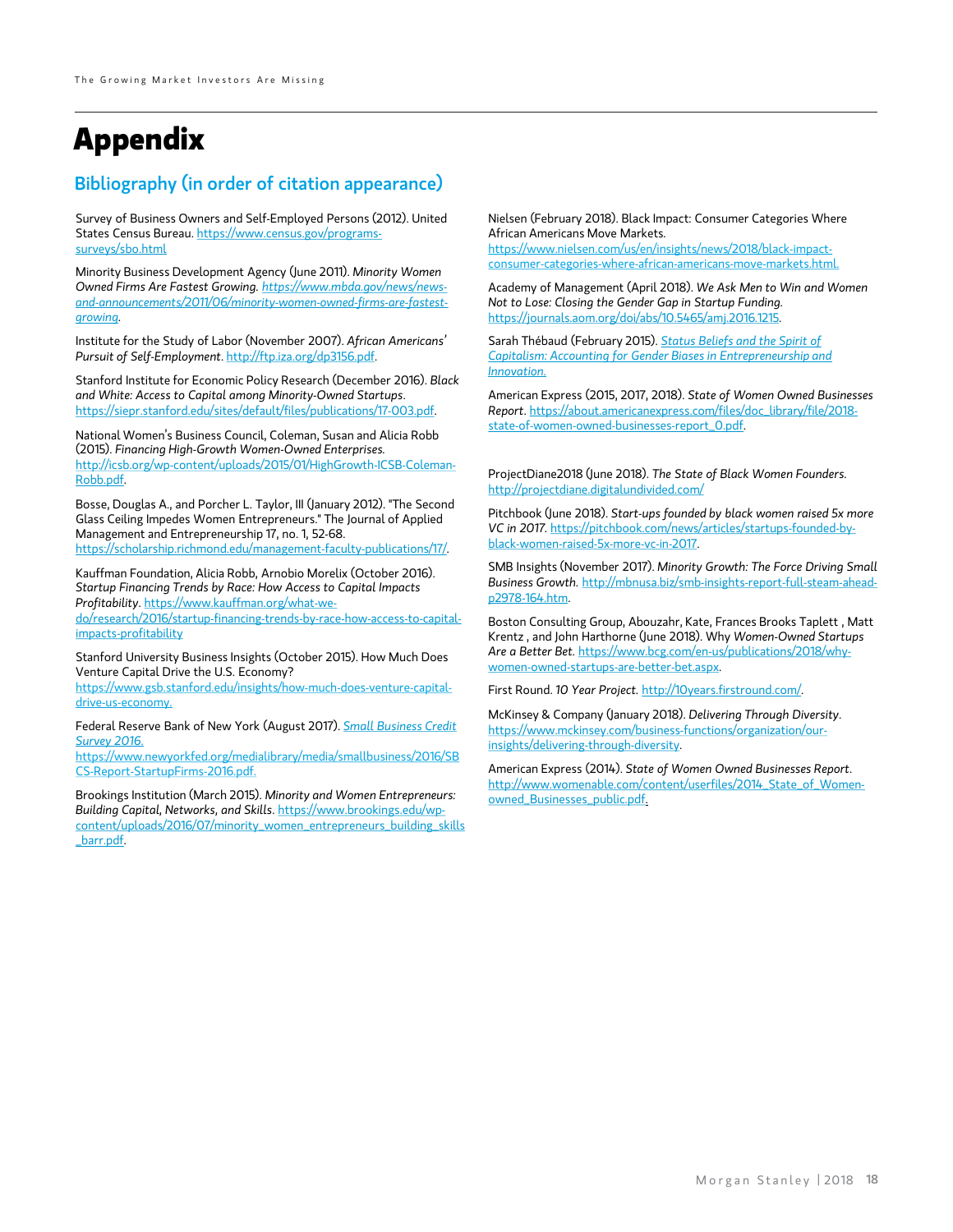#### Supplemental Bibliography

American Civil Liberties Union. *Women's Rights in the Workplace*. [https://www.aclu.org/issues/womens-rights/womens-rights-workplace.](https://www.aclu.org/issues/womens-rights/womens-rights-workplace)

The Annals of the American Academy of Political and Social Science, Timothy Bates, William Jackson III, James Johnson (September 2007). *Introduction: Advancing Research on Minority Entrepreneurship. [https://www.jstor.org/stable/25097945?seq=1#page\\_scan\\_tab\\_contents](https://www.jstor.org/stable/25097945?seq=1#page_scan_tab_contents)*

Babson Center for Women's Entrepreneurial Leadership (June 2017). *The Gender Gap in Venture Capital – Progress, Problems, and Perspectives.* <https://www.tandfonline.com/doi/full/10.1080/13691066.2017.1349266>

Babson Center for Women's Entrepreneurial Leadership (September 2014) Candida Brush, Patricia Greene, Lakshmi Balachandra, ["Women](https://www.babson.edu/Academics/centers/blank-center/global-research/diana/Documents/diana-project-executive-summary-2014.pdf)  [Entrepreneurs 2014: Bridging the Gender Gap in Venture Capital](https://www.babson.edu/Academics/centers/blank-center/global-research/diana/Documents/diana-project-executive-summary-2014.pdf),"

Center for Global Policy Solutions (April 2016). *The Color of Entrepreneurship: Why the Racial Gap among Firms Costs the U.S. Billions. [http://globalpolicysolutions.org/report/color-entrepreneurship](http://globalpolicysolutions.org/report/color-entrepreneurship-racial-gap-among-firms-costs-u-s-billions/)[racial-gap-among-firms-costs-u-s-billions/.](http://globalpolicysolutions.org/report/color-entrepreneurship-racial-gap-among-firms-costs-u-s-billions/)* 

The Entrepreneurs Network (March 2017). *Untapped Unicorns: Scaling Up Female Entrepreneurship.* 

[https://static1.squarespace.com/static/58ed40453a04116f46e8d99b/t/5a5](https://static1.squarespace.com/static/58ed40453a04116f46e8d99b/t/5a5cda2df9619a9a19211b7e/1516034698203/Untapped_Unicorns.pdf) [cda2df9619a9a19211b7e/1516034698203/Untapped\\_Unicorns.pdf](https://static1.squarespace.com/static/58ed40453a04116f46e8d99b/t/5a5cda2df9619a9a19211b7e/1516034698203/Untapped_Unicorns.pdf)

Federal Reserve Bank of Cleveland (November 2017). *Small Business Credit Survey*.

[https://www.opportunityfund.org/assets/docs/sbcs%20minority](https://www.opportunityfund.org/assets/docs/sbcs%20minority-owned%20businesses%20report%202016.pdf)[owned%20businesses%20report%202016.pdf](https://www.opportunityfund.org/assets/docs/sbcs%20minority-owned%20businesses%20report%202016.pdf).

Federal Reserve Bank of Saint Louis Review, Meschede, Tatjana, Joanna Taylor, Alexis Mann, and Thomas Shapiro (2017). *Family Achievements: How a College Degree Accumulates Wealth for Whites and Not for Blacks.*[https://iasp.brandeis.edu/pdfs/2017/Family Achievements-](https://iasp.brandeis.edu/pdfs/2017/Family%20Achievements-%20College%20Degree.pdf) [College](https://iasp.brandeis.edu/pdfs/2017/Family%20Achievements-%20College%20Degree.pdf)  [Degree.pdf](https://iasp.brandeis.edu/pdfs/2017/Family%20Achievements-%20College%20Degree.pdf).

The Journal of Business, Ken Cavalluzzo, Linda Cavalluzzo, John Wolken (October 2002), *Competition, Small Business Financing, and Discrimination: Evidence from a New Survey.*

[https://www.jstor.org/stable/10.1086/341638?seq=1#metadata\\_info\\_tab\\_](https://www.jstor.org/stable/10.1086/341638?seq=1#metadata_info_tab_contents) [contents](https://www.jstor.org/stable/10.1086/341638?seq=1#metadata_info_tab_contents)

Kauffman Foundation (July 2018), *Three Trends That Prevent Entrepreneurs from Accessing Capital*. https://www.kauffman.org/currents/2018/07/3-trends-that-prevent-

entrepreneurs-from-accessing-capital.

Kauffman Foundation, Alicia Robb, Susan Coleman, Dane Stangler (November 2014). *Sources of Economic Hope: Women's Entrepreneurship.*  [https://www.kauffman.org/what-we-do/research/2014/11/sources-of-](https://www.kauffman.org/what-we-do/research/2014/11/sources-of-economic-hope-womens-entrepreneurship) [economic-hope-womens-entrepreneurship](https://www.kauffman.org/what-we-do/research/2014/11/sources-of-economic-hope-womens-entrepreneurship)

Kauffman Foundation, Alicia Robb, Joseph Farhat (June 2013). *An Overview of the Kauffman Firm Survey.* [https://www.kauffman.org/-](https://www.kauffman.org/-/media/kauffman_org/research-reports-and-covers/2013/06/kauffmanfirmsurvey2013.pdf) [/media/kauffman\\_org/research-reports-and](https://www.kauffman.org/-/media/kauffman_org/research-reports-and-covers/2013/06/kauffmanfirmsurvey2013.pdf)[covers/2013/06/kauffmanfirmsurvey2013.pdf](https://www.kauffman.org/-/media/kauffman_org/research-reports-and-covers/2013/06/kauffmanfirmsurvey2013.pdf)

Knight Foundation (May 2017). *Diversifying Investments*. [https://www.knightfoundation.org/reports/diversifying-investments.](https://www.knightfoundation.org/reports/diversifying-investments)

Minority Business Development Agency (January 2010). *Disparities in Capital Access between Minority and Non-Minority-Owned Businesses: The Troubling Reality of Capital Limitations Faced by MBEs.*[https://www.mbda.gov/sites/mbda.gov/files/migrated/files](https://www.mbda.gov/sites/mbda.gov/files/migrated/files-attachments/DisparitiesinCapitalAccessReport.pdf)[attachments/DisparitiesinCapitalAccessReport.pdf.](https://www.mbda.gov/sites/mbda.gov/files/migrated/files-attachments/DisparitiesinCapitalAccessReport.pdf)

Minority Business Development Agency, Sumiye Obuko, Mark Planting (FY 2015). *The State of Minority Business Enterprises: An Overview of the 2007 Survey of Business Owners.* [https://www.mbda.gov/page/state](https://www.mbda.gov/page/state-minority-business-enterprises-overview-2007-survey-business-owners-0)[minority-business-enterprises-overview-2007-survey-business-owners-0](https://www.mbda.gov/page/state-minority-business-enterprises-overview-2007-survey-business-owners-0)

Pitchbook (2017). *Bumble Doubles Down on Female First Mission with New VC Fund.* [https://pitchbook.com/news/articles/bumble-doubles](https://pitchbook.com/news/articles/bumble-doubles-down-on-female-first-mission-with-new-vc-fund)[down-on-female-first-mission-with-new-vc-fund.](https://pitchbook.com/news/articles/bumble-doubles-down-on-female-first-mission-with-new-vc-fund)

Quartz, Simone Stolzoff (September 2018). *Female founders deserve to be funded for their talent, not their gender.*  [https://qz.com/work/1379117/women-founders-deserve-to-be-funded-for](https://qz.com/work/1379117/women-founders-deserve-to-be-funded-for-their-talent-not-their-gender/)[their-talent-not-their-gender/](https://qz.com/work/1379117/women-founders-deserve-to-be-funded-for-their-talent-not-their-gender/)

TechCrunch, Teare, Gene (April 2018). *Q1 Global Investment Diversity Report: Investing Trends in Female Founders*.

[https://techcrunch.com/2018/04/17/q1-2018-global-diversity-investment](https://techcrunch.com/2018/04/17/q1-2018-global-diversity-investment-report-investing-trends-in-female-founders/)[report-investing-trends-in-female-founders/.](https://techcrunch.com/2018/04/17/q1-2018-global-diversity-investment-report-investing-trends-in-female-founders/)

U.S. Department of Labor, Bureau of Labor Statistics (September 2016). *Labor force characteristics by race and ethnicity, 2015.*  https://www.bls.gov/opub/reports/race-and-ethnicity/2015/home.htm.

U.S. Small Business Administration, Michael McManus (September 2016). Minority Business Ownership: Data from the 2012 Survey of Business Owners. [https://www.sba.gov/sites/default/files/advocacy/Minority-](https://www.sba.gov/sites/default/files/advocacy/Minority-Owned-Businesses-in-the-US.pdf)[Owned-Businesses-in-the-US.pdf](https://www.sba.gov/sites/default/files/advocacy/Minority-Owned-Businesses-in-the-US.pdf)

Zarya, Valentina (January 2018). *Female Founders Got 2% of Venture Capital Dollars in 2017.* Fortune*.* [http://fortune.com/2018/01/31/female](http://fortune.com/2018/01/31/female-founders-venture-capital-2017/)[founders-venture-capital-2017/](http://fortune.com/2018/01/31/female-founders-venture-capital-2017/).